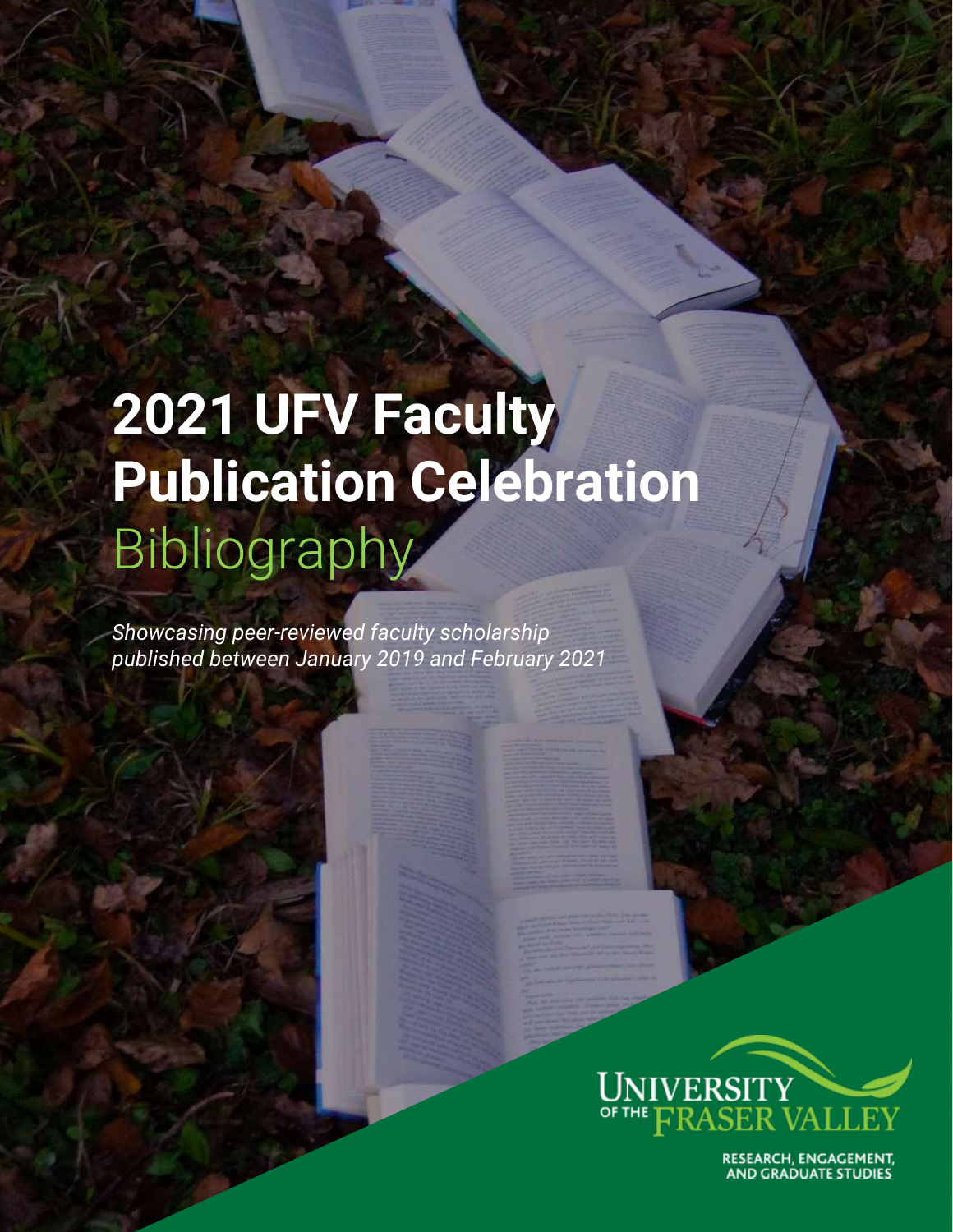UNIVERSITY OF THE FRASER VALLEY | 2021 FACULTY PUBLICATION CELEBRATION 2

If you were unable to submit to this year's showcase, please note that the next UFV Faculty Publication Celebration is scheduled for **Winter 2023**. In the meantime, you are welcome to contact the Research Office (**[regs@ufv.ca](mailto:regs@ufv.ca)**) with research news, updates, story leads, publications, achievements, etc. that you would like us to promote via social media, e-news, and other channels. We are here to support.

**[ufv.ca/research](https://www.ufv.ca/research/)** | **[regs@ufv.ca](mailto:regs@ufv.ca)** | **[facebook](https://www.facebook.com/UFVresearch)** | **[twitter](https://twitter.com/UFVresearch)** | **[newsletter](https://us4.campaign-archive.com/home/?u=ded8d56977febd62bbcbcb2f7&id=ce3abf5ce8)** 604-504-7441 ext. 4819

<span id="page-1-1"></span>Contact info Office of Research, Engagement, and Graduate Studies

University of the Fraser Valley

Welcome to the 2021 UFV Faculty Publication Celebration!

congratulating them. It is no small feat to get published!

33844 King Road, Abbotsford, BC Canada V2S 7M8

chapters, major reports, exhibitions, and more — published by UFV scholars between January 2019 and February 2021. Please visit the accompanying showcase at **[www.ufv.ca/faculty-publication-celebration/](http://www.ufv.ca/faculty-publication-celebration/)** to explore links, photos, and videos related to these works.

UFV's Faculty Publication Celebration is coordinated by the UFV Office of Research, Engagement, and Graduate Studies (**[www.ufv.ca/research/](http://www.ufv.ca/research/)**) every other year toward the end of Winter semester. We are grateful to the 60 faculty members who contributed works to the 2021 collection, and ask you to join us in

<span id="page-1-0"></span>Introduction This bibliography provides a snapshot of peer-reviewed scholarship  $-$  journal articles, books and book

Halq'eméylem-speaking Stó:lō peoples. We express gratitude and respect for the honour of living and working in S'olh Temexw (Our Land; Our World).

The University of the Fraser Valley (UFV)

is located on the traditional territory of the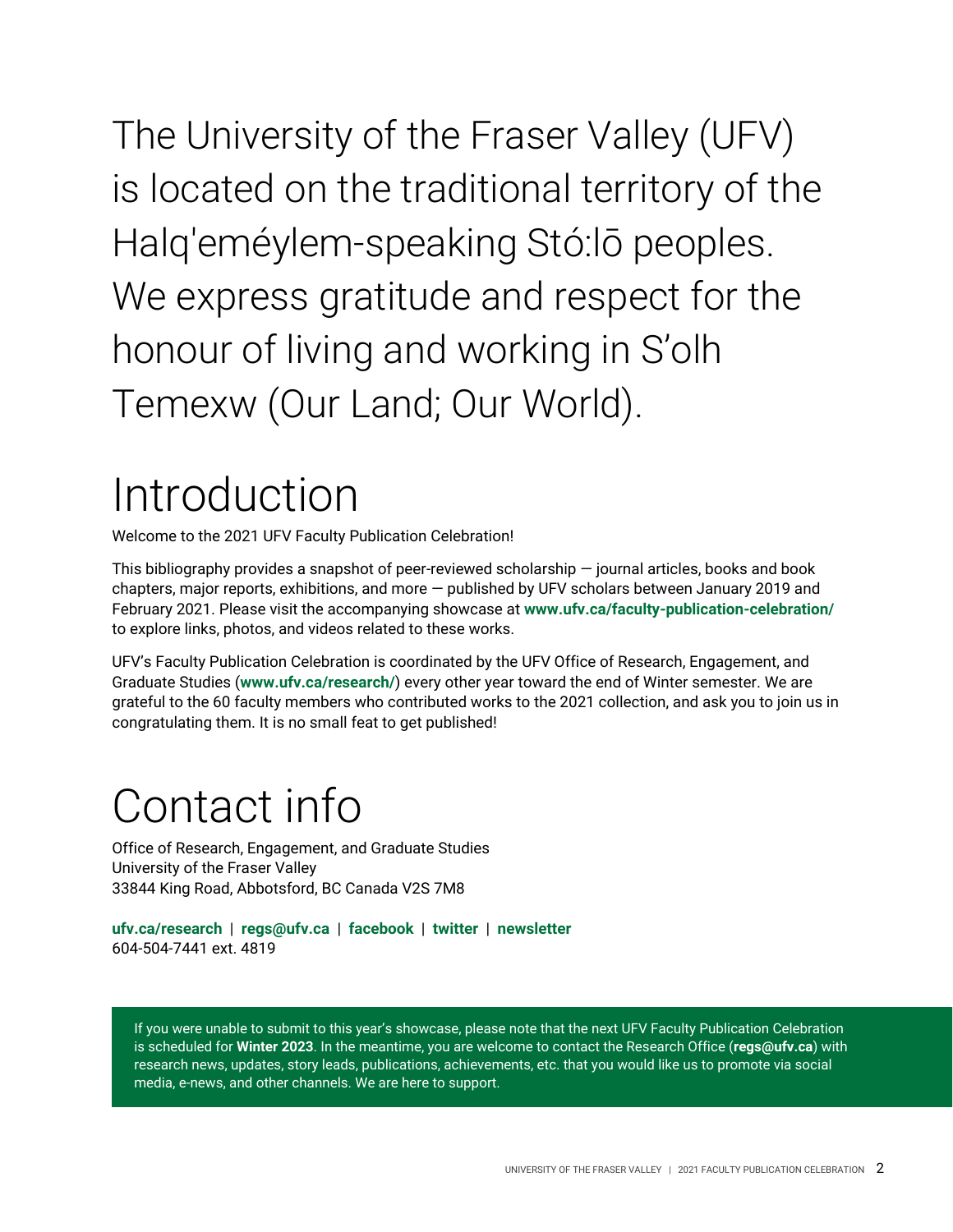# Table of contents

| Territory Acknowledgement & Introduction2 |
|-------------------------------------------|
|                                           |
|                                           |
|                                           |
| BEDARD   Dr. James Bedard, PhD5           |
| CAMERON   Dr. Alan Cameron, PhD5          |
| CANNING   Dr. Shelley Canning, RN, PhD 5  |
|                                           |
|                                           |
|                                           |
|                                           |
| CORMAN   Dr. Michael Corman, PhD 7        |
| DEMICHELIS   Dr. Carey DeMichelis, PhD7   |
|                                           |
|                                           |
|                                           |
|                                           |
|                                           |
|                                           |
|                                           |
|                                           |
| HATFIELD   Dr. Gillian Hatfield, PhD9     |
| HUEBEL   Dr. Sebastian Huebel, PhD  10    |
| JARDINE   Dr. Cindy Jardine, PhD  10      |
|                                           |
|                                           |
|                                           |
|                                           |
| MACDONALD   Dr. Fiona MacDonald, PhD 11   |
| MACMATH   Dr. Sheryl MacMath, PhD  12     |
| MAMMADOV   Dr. Rashad Mammadov, PhD  12   |

| MANDIGO   Dr. James Mandigo, PhD 12                |
|----------------------------------------------------|
|                                                    |
| MCALPINE   Dr. Heather McAlpine, PhD  13           |
| MCCARTNEY   Dr. Dale McCartney, PhD 13             |
| MCQUARRIE   Dr. Fiona McQuarrie, PhD 13            |
| MOONEY   Dr. Nicola Mooney, PhD  13                |
| NEIGEL   Dr. Christina Neigel, MLIS, Ed.D 14       |
| NEWMAN   Dr. Lenore Newman, PhD 14                 |
| NIENHUIS   Dr. Carl Nienhuis, PhD  14              |
|                                                    |
| PARMAR   Dr. Prabhjot Parmar, PhD 14               |
| PECHLANER   Dr. Gabriela Pechlaner, PhD 15         |
|                                                    |
|                                                    |
| ROBERTSON   Dr. Kirsten Robertson, PhD 15          |
| SAUDELLI   Dr. Mary Gene Saudelli, PhD 16          |
| SHABANI   Dr. Amir Shabani, PhD  16                |
|                                                    |
| STEPHEN   Lee-Anne Stephen, RN, MN 17              |
| STRUMM   Brianna Strumm, MSW, PhD(c)  17           |
|                                                    |
| TALVILA   Dr. Erik Talvila, MSc, PhD 17            |
| THOMAS   Dr. Jon Thomas, PhD  18                   |
| THOMSON   Dr. Cynthia Thomson, MSc, PhD  18        |
| TURCHICK HAKAK   Dr. Luciana Turchick Hakak, PhD18 |
| TURNER   Dr. Hilary Turner, PhD  19                |
| VINCENT   Adam Vincent, PhD ABD 19                 |
| VYSOTSKY   Dr. Stanislav Vysotsky, PhD  19         |
| WALTER   Dr. Melissa Walter, PhD  19               |
| <b>WETMORE   Dr. Alex Wetmore, PhD  20</b>         |
| WHEELER   Dr. Debbie Wheeler, PhD 20               |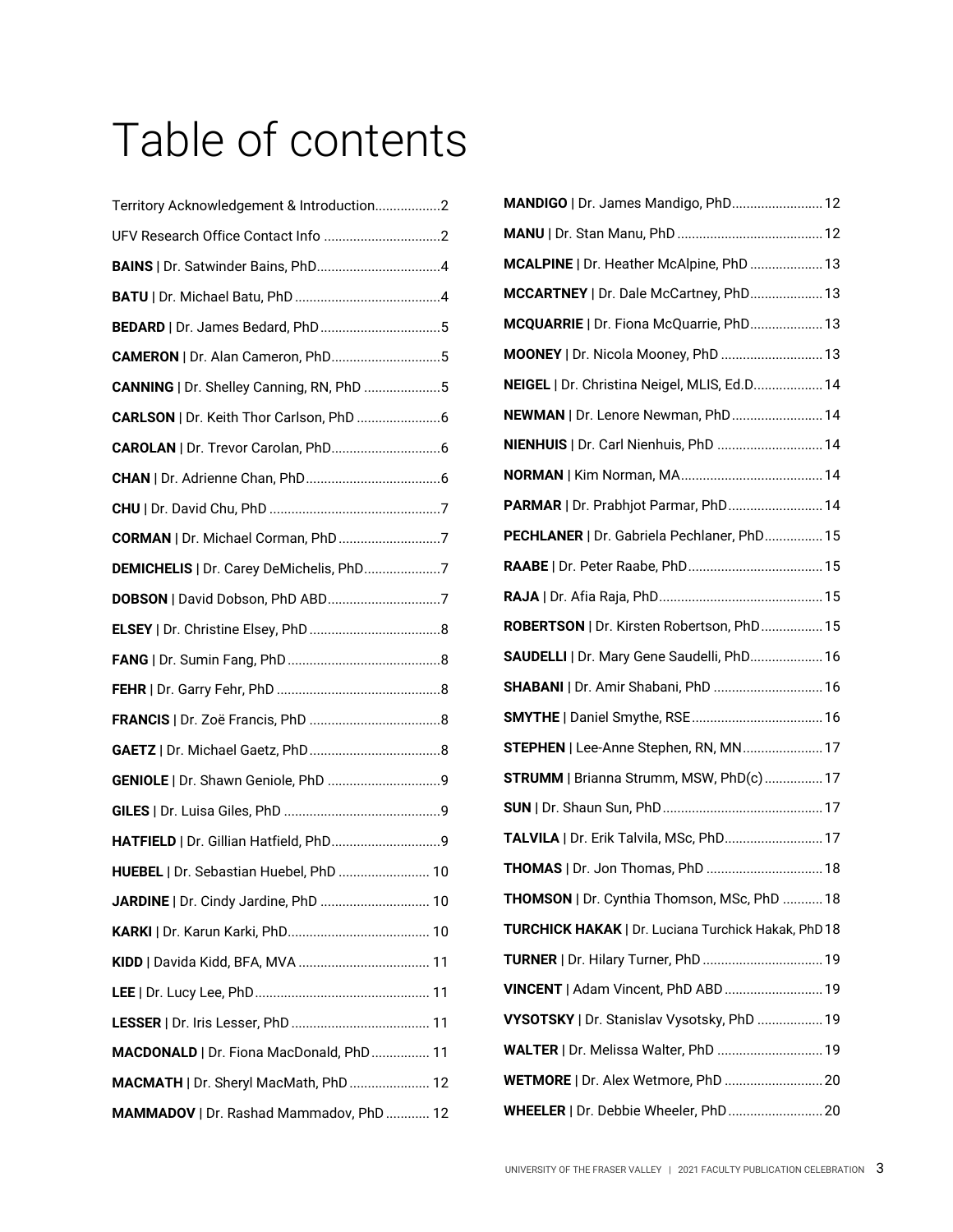## Peer-reviewed UFV research, creative, and scholarly works published Jan. 2019—Feb. 2021



*Co-authored with Dr. Yvon Dandurand and Dr. Amanda McCormick of the UFV School of Criminology and Criminal Justice.*

#### <span id="page-3-0"></span>**Dr. Satwinder Bains, PhD**

**Director, South Asian Studies Institute (SASI) Associate Professor, Social, Cultural and Media Studies**

**Bains, S.**, & Chung, T-I. (2019). The Punjabi Canadian Legacy Project: possibilities and limitations of institutional heritagization from below. *International Journal of Heritage Studies*, 26(3), 221-236. Routledge. **<https://doi.org/10.1080/13527258.2019.1620829>**

Dandurand, Y., McCormick, A., & **Bains, S.** (2019). Developing strategies on violence prevention and community safety in Abbotsford, BC. South Asian Research Fellowship Report. Abbotsford, BC: South Asian Studies Institute at UFV.

**Bains, S.** (2019). Resistance struggle: Facing lies, deception and racism. In R. Dhamoon, D. Bhandar, R. Mawani, & S. Bains (Eds.), *Unmooring the Komagata Maru: Charting Colonial Trajectories*. Vancouver: UBC Press.

Dhamoon, R., Bhandar, D., Mawani, R., & **Bains, S.** (2019). (Editors). *Unmooring the Komagata Maru: Charting Colonial Trajectories*. Vancouver: UBC Press.

**Bains, S.** (2020). Interrogating Gender in Sikh Tradition and Practice. *Religions*, 11(1), 34. **<https://doi.org/10.3390/rel11010034>**

Stirling, B., Suryaprakash, N., Sawatzky, R., Mulldoon, M., Le Mercier, M., Moorthy, D., Gandhi, R., **Bains, S.**, Li, L., Doyle-Waters, M., Brown, S., & Goldsmith, L. (2020). A research agenda to improve patients' experience of knee replacement surgery: a patient-oriented modified Delphi study of patients of South Asian origin in British Columbia. *CMAJ Open*, 8(1), E226-E233. **<http://cmajopen.ca/content/8/1/E226.full>**



#### <span id="page-3-1"></span>**Dr. Michael Batu, PhD**

**Assistant Professor, Economics**

**Batu, M.** (2019). Can remittances buy peace? *Economics of Transition*, 27(4), 891-913. **<https://doi.org/10.1111/ecot.12219>**

**Batu, M.**, & Atsu Amegashie, J. (2020). Wider boundaries: The welfare state and international remittances. *Finnish Economic Papers*, 29(1), 33-51. **<https://ideas.repec.org/a/fep/journl/v29y2020i1p33-51.html>**

**Batu, M.**, & Arbex, M. (2020). What if people value nature? Climate change and welfare costs. *Resource and Energy Economics*, 61, 1-22. **<https://doi.org/10.1016/j.reseneeco.2020.101176>**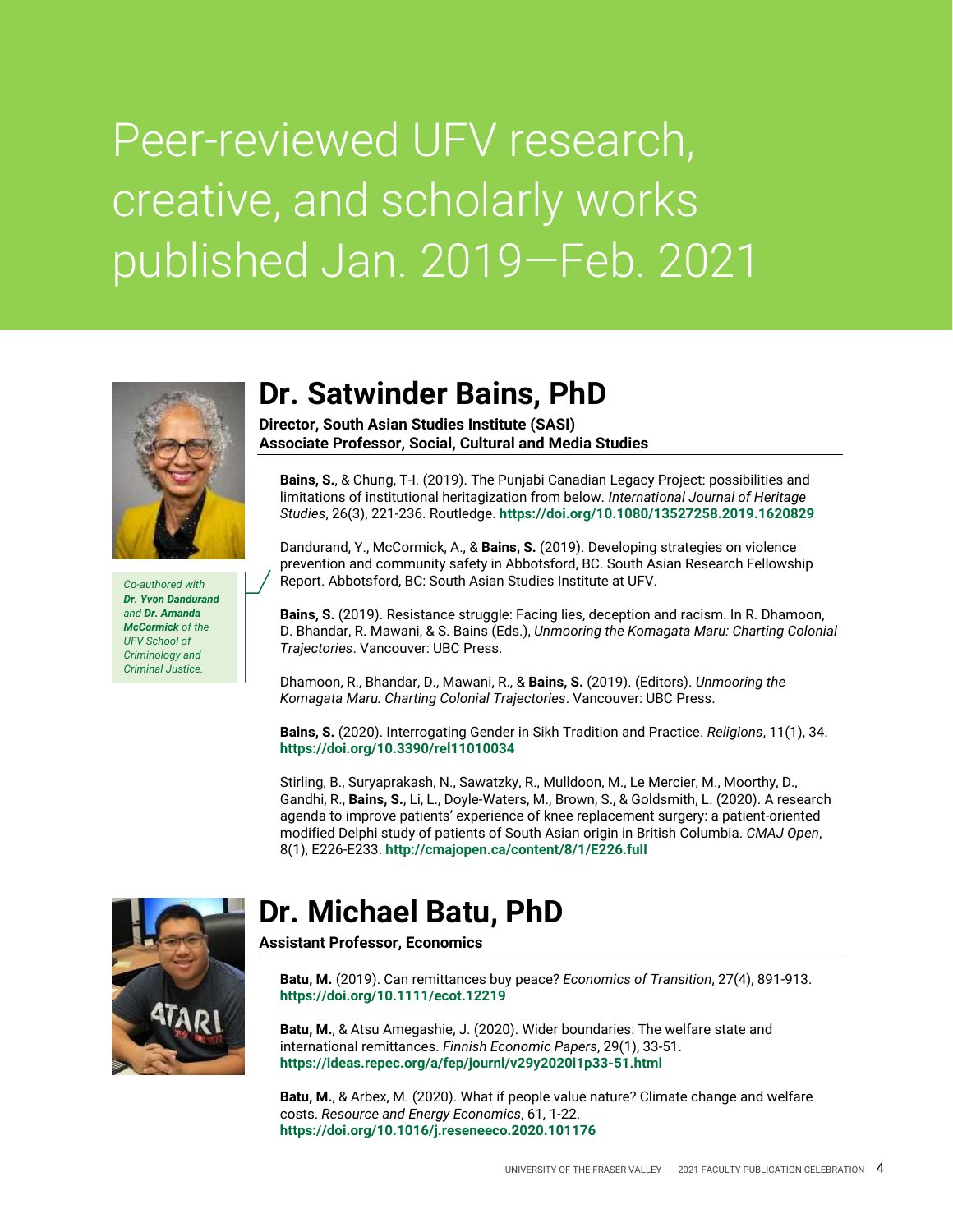

*Names marked with an asterisk (\*) are UFV undergraduate student researchers supervised by Dr. Bedard.*

#### <span id="page-4-0"></span>**Dr. James Bedard, PhD**

#### **Associate Professor, Biology Chair, UFV Human Research Ethics Board**

Lopatto D, Rosenwald AG, DiAngelo JR, Hark AT, Skerritt M, Wawersik M, Allen AK, Alvarez C, Anderson S, Arrigo C, Arsham A, Barnard D, Bazinet C, **Bedard JEJ**, Bose I, Braverman JM, Burg MG, Burgess RC, … & Elgin SCR. Facilitating Growth through Frustration: Using Genomics Research in a Course-Based Undergraduate Research Experience. J Microbiol Biol Educ. 2020 Feb 28;21(1):21.1.6. doi: 10.1128/jmbe.v21i1.2005. PMID: 32148609; PMCID: PMC7048401.

Lee PWC\*, Bedard AC, Samimi S, Beard VK\*, Hong Q, **Bedard JEJ**, Gilks B, Schaeffer DF, Wolber R, Kwon JS, Lim HJ, Sun S, Schrader KA. Evaluating the impact of universal Lynch syndrome screening in a publicly funded healthcare system. Cancer Med. 2020 Sep;9(18):6507-6514. doi: 10.1002/cam4.3279. Epub 2020 Jul 23. PMID: 32700475; PMCID: PMC7520344.

Beard VK\*, Bedard AC, Nuk J, Lee PWC\*, Hong Q, **Bedard JEJ**, Sun S, Schrader KA. Genetic testing in families with hereditary colorectal cancer in British Columbia and Yukon: a retrospective cross-sectional analysis. CMAJ Open. 2020 Oct 19; 8(4): E637-E642. doi: 10.9778/cmajo.20190167. PMID: 33077534; PMCID: PMC7588261.



#### <span id="page-4-1"></span>**Dr. Alan Cameron, PhD**

#### **Department Head and Professor, Modern Languages Institute**

**Cameron, A.** (2019). Bonjour, le Canada! An Introduction to French, Level 2 (2nd Edition).

Note: *Bonjour, le Canada! An Introduction to French* Level 1 was published in 2018, and Level 3 is set to be published in 2021. Dr. Cameron invites those who are interested in engaging more with the materials to access the student platform (entrance code "599758") at **[https://portal.learningbranch.com/ufv/#/guest-register](https://linkprotect.cudasvc.com/url?a=https%3a%2f%2fportal.learningbranch.com%2fufv%2f%23%2fguest-register&c=E,1,SAEsAv88F6lm5VXadAgIKcx2vRzcKyOdCcwn0BVIbWCl9GtdVyjjQCw1EGGjgeWOQpggUBHfxfwNcGpKmLp7WyOoOC81KknVnW10pPrK6Q,,&typo=1)**.



#### <span id="page-4-2"></span>**Dr. Shelley Canning, RN, PhD, GNC(c)**

**Associate Professor, Nursing (BSN) Program Coordinator, Centre for Education and Research on Aging (CERA) Faculty Associate, Community Health and Social Innovation Hub (CHASI)**

**Canning, S.**, & Blakeborough, D. (2019) Intergenerational Dance in Long-term Care: An Opportunity for Social Citizenship for Older Adults Living with Dementia. BC Studies, no. 202 Summer, 167-179.



*Co-authored with Darren Blakeborough, PhD(c), Assistant Professor, Social, Cultural and Media Studies; Centre for Education and Research on Aging (CERA).*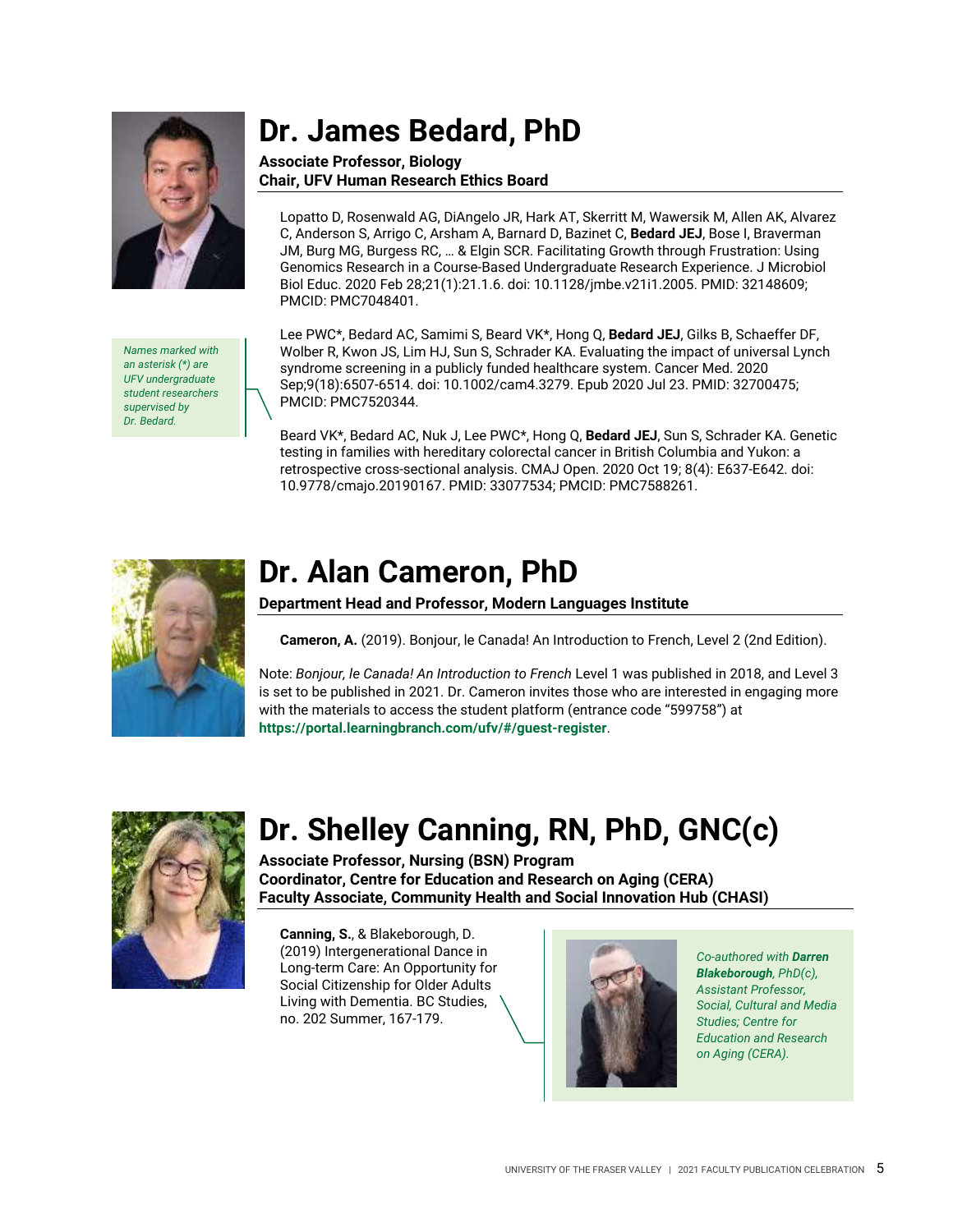

## <span id="page-5-0"></span>**Dr. Keith Thor Carlson, PhD**

#### **Professor, History**

**Tier 1 Canada Research Chair in Indigenous and Community-Engaged History Director, Peace and Reconciliation Centre (PARC)**

**Keith Thor Carlson** with Naxaxalhts'i (Albert McHalsie). "Stó:lō Memoryscapes as Indigenous Ways of Knowing: Stó:lō History from Stone and Fire," in Sarah De Nardi, Hillary Orange, Steven High, and Eerika Koskinen-Koivisto, eds., The Routledge Handbook of Memory and Place, London and New York, Routledge, 2020.

**Keith Thor Carlson**, "'Don't Destroy the Writing': Time- and Space-based Communication and the Colonial Strategy of Mimicry in Nineteenth Century Salish-Missionary Relations on Canada's Pacific Coast," in Tony Ballantyne and Lachlan Paterson, eds., Indigenous Textual Cultures, the Politics of Difference and the Dynamism of Practice (Durham: Duke University Press, 2020).

**Keith Thor Carlson** with Naxaxalhts'i (Sonny McHalsie), "Myth Making and Unmaking: Indigenous Sacred Sites, Settler Colonial Mobility, and Ontological Oppression." In Gesa Mackenthun, ed., Decolonizing Pre-History (University of Arizona Press, 2020).



#### <span id="page-5-1"></span>**Dr. Trevor Carolan, PhD**

**Professor Emeritus, English, School of Land Use and Environmental Change**

**Carolan, Trevor.** (2019). In Formless Circumstance: Poems from the Road and Home. Victoria: Ekstasis Editions, 2019. ISBN 9781771713306. 84 pp.

Cascadia, the Life and Breath of the World. Producer, **Trevor Carolan**. Vancouver. 2019. 23 minutes. Documentary Film, HD.

**Carolan, Trevor.** (2020). Road Trips: Journeys in the Unspoiled World. Ganges: Mother Tongue Publications, 2020. ISBN 978-1-896949-80-2. 200 pp.



#### <span id="page-5-2"></span>**Dr. Adrienne Chan, PhD**

**Professor Emeritus, School of Social Work and Human Services Former AVP, Research, Engagement, and Graduate Studies; Research Mentor**

Maiter, Sarah, **Chan, Adrienne S.**, Alaggia, Ramona, & Ngo, Anh. (2019). Burdens felt by child protection workers serving immigrant families with limited English proficiency: The need for sustained support. International Journal of Community Diversity. **<https://doi.org/10.18848/2327-0004/CGP/v19i01/1-17/>**

**Chan, Adrienne S.** (2020). The decolonizing and indigenizing discourses in a Canadian context. In H. Wright and M Hoyen and H. Wright (editors) Discourses we live by. Personal and professional narratives of educational and social practices. Cambridge: Open Book Publishers.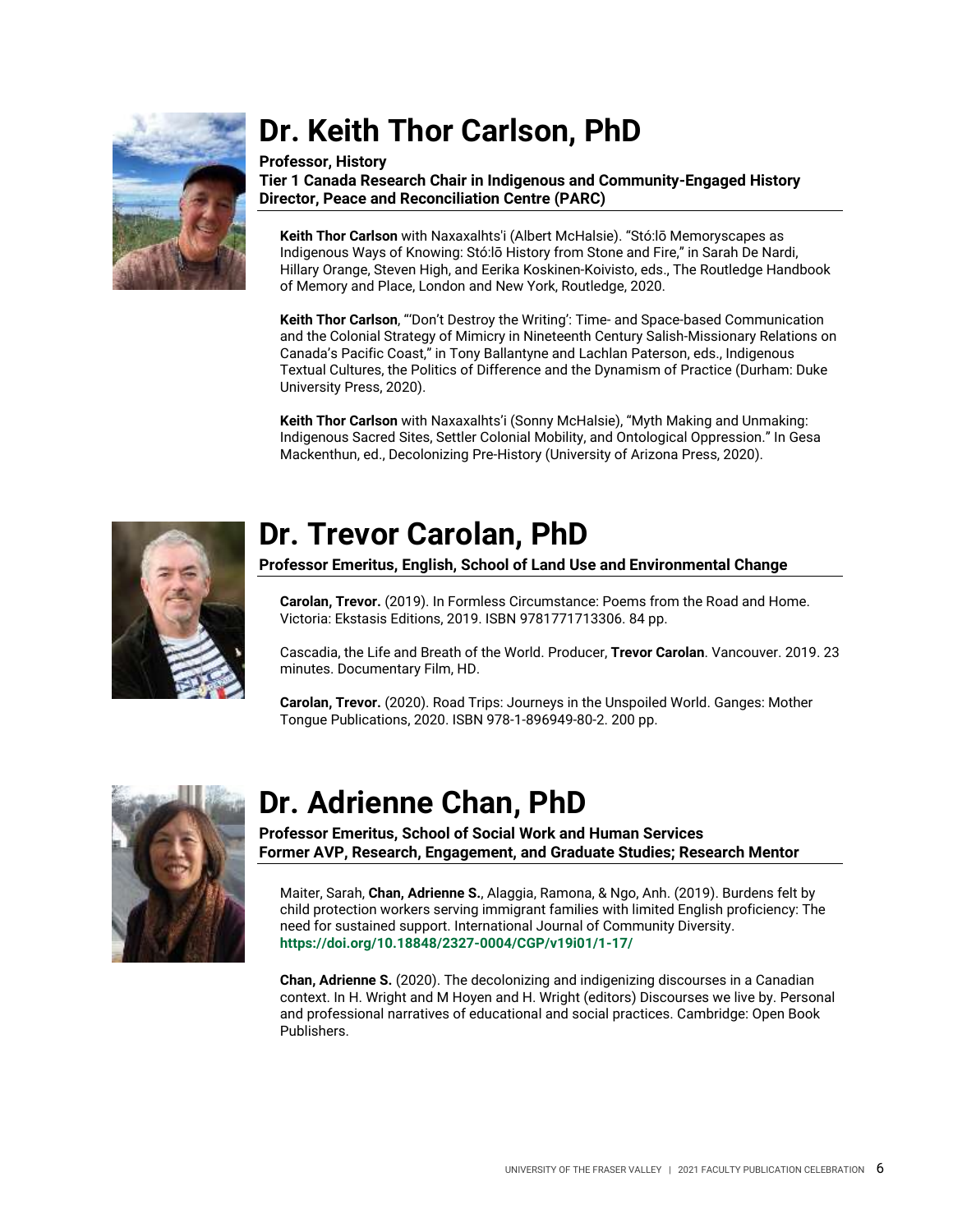

### <span id="page-6-0"></span>**Dr. David Chu, PhD**

#### **Associate Professor, Mathematics and Statistics**

**Chu, D.** Wang, C.W. (2019). Empirical study on relationship between sports analytics and success in regular season and postseason in Major League Baseball. Journal of Sports Analytics, vol. 5, no. 3, pp. 205-222, 2019



#### <span id="page-6-1"></span>**Dr. Michael Corman, PhD**

**Assistant Professor, Social, Cultural, and Media Studies**

Kearney, G., **Corman, M.**, Johnston, J., Hart, N., & Gormley, G. (2019). Why Institutional Ethnography? Why Now? Institutional Ethnography in Health Professions Education. Perspectives on Medical Education, 8(1), 17-24. doi: 10.1007/s40037-019-0499-0

**Corman M.K.** (2021). Using Composites to Craft Institutional Ethnographic Accounts. In: Luken P.C., Vaughan S. (eds) The Palgrave Handbook of Institutional Ethnography. Palgrave Macmillan, Cham. **[https://doi.org/10.1007/978-3-030-54222-1\\_24](https://doi.org/10.1007/978-3-030-54222-1_24)**



#### <span id="page-6-2"></span>**Dr. Carey DeMichelis, PhD**

**Assistant Professor, Psychology**

**DeMichelis, C.**, Shaul, R. Z., & Rapoport, A. (2019). Medical assistance in dying at a paediatric hospital. Journal of Medical Ethics, 45(1), 60-67.

**DeMichelis, C.** (2020). Troubling consent and theorizing refusal in pediatric medicine. American Ethnologist Website. Accessed May, 13, 2020.

**DeMichelis, C.**, Shaul, R. Z., & Rapoport, A. (2020). Continuing the conversation about medical assistance in dying. Journal of medical ethics, 46(1), 53-54.

**DeMichelis, C.** (2020). Bioethics as Object of Study: Dilemmas of Immanence in Research Ethics Review. AJOB Empirical Bioethics, 1-7.



#### <span id="page-6-3"></span>**David Dobson, PhD ABD**

**Associate Professor, School of Business**

**Dobson, D.S.** and Poels, K. (2020), "Combined framing effects on attitudes and behavioral intentions toward mortgage advertisements," International Journal of Bank Marketing, Vol. 38 No. 4, pp. 961-986. **<https://doi.org/10.1108/IJBM-07-2019-0277>**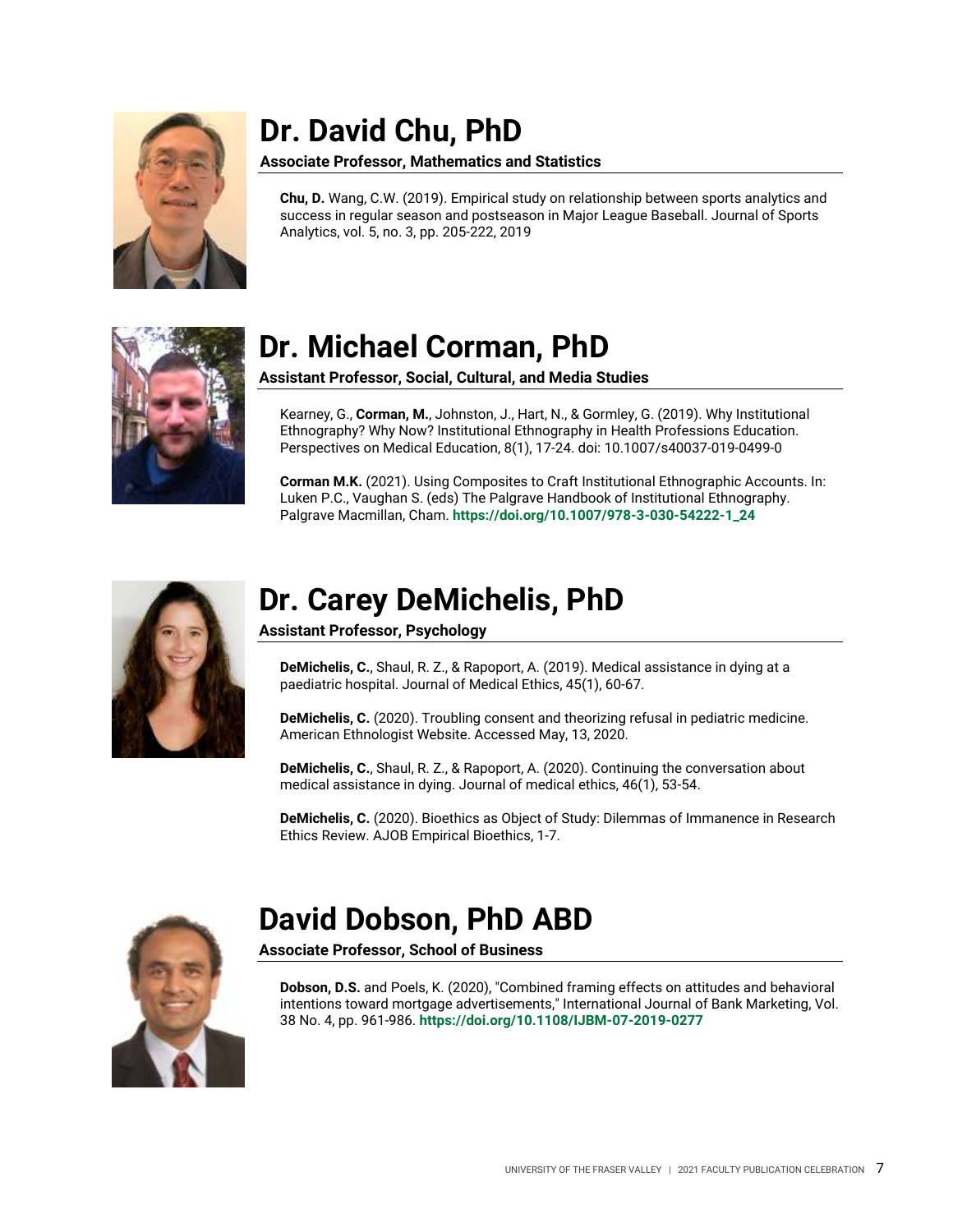

#### <span id="page-7-0"></span>**Dr. Christine Elsey, PhD**

**Associate Professor, Social, Cultural and Media Studies Member, UFV Senate**

**Elsey, Christine.** "The Story of French-Canadian Metis Voyageur Joseph Dussault in the Pacific Northwest" in Eastern Metis: Chronicling and Reclaiming a Denied Past. Bouchard, Michel, Sebastien Malette, Siomonn Pulla, (eds). Lexington Books/Romman and Littlefield, Maryland, 2021.



#### <span id="page-7-1"></span>**Dr. Sumin Fang, PhD**

**Assistant Professor, Communications**

**Sumin F.** & He, G. (2019). What happens after young adults' "friending" of parents? A qualitative study about mediated family communication and privacy management in China. Mobile Media and Communication. **<https://doi.org/10.1177/2050157919879730>**

Jiyoun, K. & **Sumin F.** (2020). Decision to choose genetically modified foods: How do people's perceptions of science of scientists affect their choices. Journal of Science Communication. **[https://doi.org/10.22323/2. 19020201](https://doi.org/10.22323/2.%2019020201)**



#### <span id="page-7-2"></span>**Dr. Garry Fehr, PhD**

**Associate Vice-President, Office of Research, Engagement, and Graduate Studies**

**Fehr, G.** & Nitu. 2020. National Resilience and Adaptability during a Pandemic: Canada and USA amid COVID-19. Indian Institute of Public Administration Digest, Volume, 2 Issue 2.



#### <span id="page-7-3"></span>**Dr. Zoë Francis, PhD**

**Assistant Professor, Psychology**

**Francis, Z.**, Depow, G., & Inzlicht, M. (2021). Do early birds share their worms? How prosocial behavior and empathy vary across the day. Journal of Research in Personality, 90, 104055. **<https://doi.org/10.1016/j.jrp.2020.104055>**



#### <span id="page-7-4"></span>**Dr. Michael Gaetz, PhD**

**Associate Professor, School of Kinesiology**

Gaetz, M. (2021). Understanding Post-Career adjustment in Ex-Professional Ice Hockey Enforcers: Concussion history and chronic pain, Cogent Medicine, 8:1, 1876321. **<https://doi.org/10.1080/2331205X.2021.1876321>**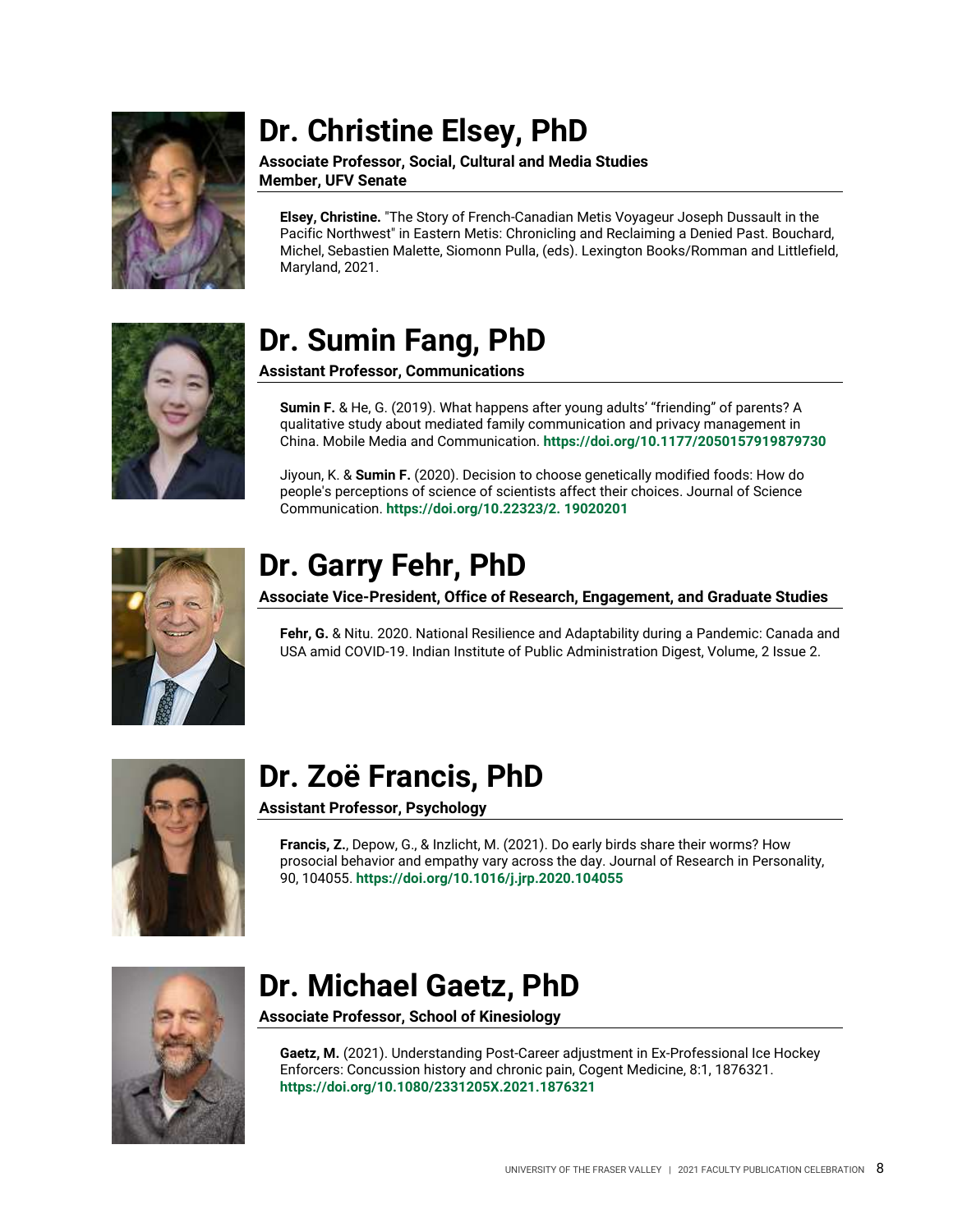

#### <span id="page-8-0"></span>**Dr. Shawn Geniole, PhD**

#### **Assistant Professor, Psychology**

**Geniole, S. N.**, Bird, B. M., McVittie, J. S., Purcell, R. B., Archer, J., & Carré, J. M. (2019). Is testosterone linked to human aggression? A meta-analytic examination of the relationship between baseline, dynamic, and manipulated testosterone on human aggression. Hormones and behavior, 104644.

**Geniole, S. N.**, Proietti, V., Bird, B. M., Ortiz, T. L., Bonin, P. L., Goldfarb, B., ... & Carré, J. M. (2019). Testosterone reduces the threat premium in competitive resource division. Proceedings of the Royal Society B, 286(1903), 20190720.

Studer, B., **Geniole, S. N.**, Becker, M. L., Eisenegger, C., & Knecht, S. (2020). Inducing illusory control ensures persistence when rewards fade and when others outperform us. Psychonomic bulletin & review, 27, 809-818.



*Co-authored with Dr. Jason Brandenburg, Director, UFV School of Kinesiology.*

#### <span id="page-8-1"></span>**Dr. Luisa Giles, PhD**

**Assistant Professor, School of Kinesiology**

Greenwald, R. Hayat, MJ. Dons, E. **Giles, LV.** Villar, R. Jakovljevic, D. Good, N. Estimating Minute Ventilation and Air Pollution Inhaled Dose Using Heart Rate, Breath Frequency, Age, Sex and Forced Vital Capacity: A Pooled-Data Analysis. PLoS ONE 2019; 14(7): e0218673. **<https://doi.org/10.1371/journal.pone.0218673>**

**Giles, LV.** Tebbutt, S. Carlsten, C. and Koehle, MS. The effects of low- and high-intensity cycling intensity on soluble P-selectin, E-selectin, ICAM-1, VCAM-1 and complete blood count. British Medical Journal Open Sport and Exercise Medicine 2019; Nov 24; 5(1): e000625. doi: 10.1136/bmjsem-2019-000625

Brandenburg, JP and **Giles, LV**. Four Days of Blueberry Powder Supplementation Lowers the Blood Lactate Response to Running But Has No Effect on Time-Trial Performance. International Journals of Sports Nutrition and Exercise Metabolism 2019; 29(6), 636-642, doi: 10.1123/ijsnem.2019-0040.



#### <span id="page-8-2"></span>**Dr. Gillian Hatfield, PhD**

**Assistant Professor, School of Kinesiology Research Associate, Esposito Family Centre for Innovation & Entrepreneurship (EFCIE)**

Charlton JM, **Hatfield GL**, Guennette JA, Hunt MA. Ankle Joint and Rearfoot Biomechanics During Toe-In and Toe-Out Walking in People With Medial Compartment Knee Osteoarthritis. Physical Medicine and Rehabilitation. 2019; 11(5):503-511.

**Hatfield GL**, Costello KE, Astephen Wilson JL, Stanish WD, Hubley-Kozey CL. Baseline gait muscle activation patterns differ for osteoarthritis patients who undergo total knee arthroplasty 5–8 years later from those who do not. Arthritis Care & Research. 2020 Jan 21. doi: 10.1002/acr.24143. Online ahead of print.

**Hatfield GL**, Lesser IA. Does body size impact muscle recruitment during law enforcement Physical Control Simulator use? Ergonomics. 2020; Aug 17;1-31. doi: 10.1080/00140139.2020.1808247. Online ahead of print.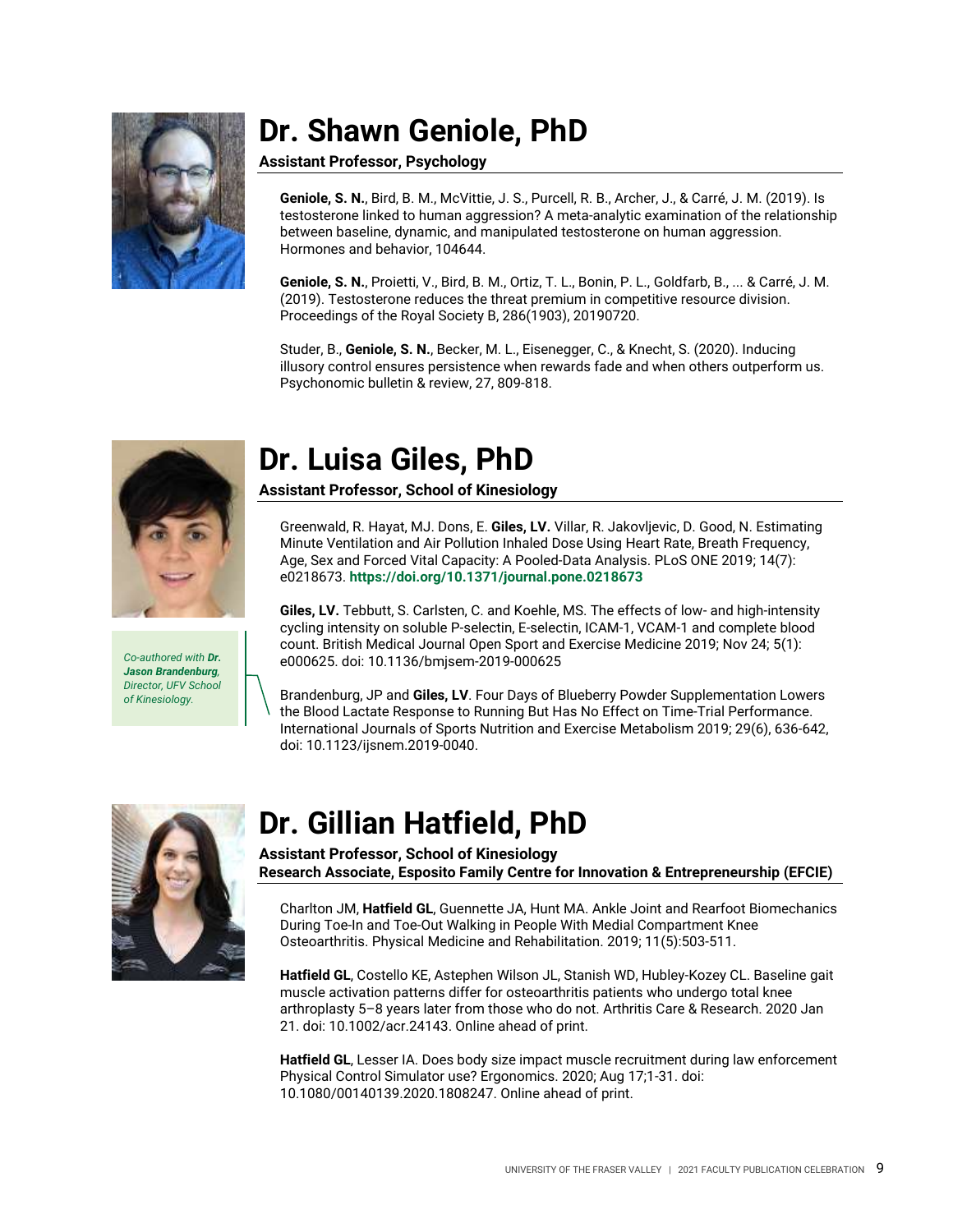

### <span id="page-9-0"></span>**Dr. Sebastian Huebel, PhD**

**Instructor, History**

**Huebel, S.** (2020). Nazi KZs as Gendered Jewish Spaces? German-Jewish Masculinity and the Negotiation of Gender Practices in Prewar Nazi Concentration Camps. Jewish Culture and History, Vol. 21, No. 1 (2020): 24-41.

**Huebel, S.** (2020). Conceptualizing Gender and Fear: German-Jewish Masculinities in the Third Reich and the Dread of the Unknown. In Fear in the German-Speaking World 1600-2000, edited by Michael Pickering and Thomas Kehoe (London: Bloomsbury Academic, 2020).



#### <span id="page-9-1"></span>**Dr. Cindy Jardine, PhD**

#### **Professor, Faculty of Health Sciences Tier 1 Canada Research Chair in Health and Community**

Lines, L.A., Yellowknives Dene First Nation Community Wellness, and **Jardine, C.G.** 2019. Connection to the land as a youth-identified social determinant of Indigenous peoples' health. BMC Public Health 19:176.

Kain, N.A. and **Jardine. C.G.** 2020. "Keep it short and sweet": Improving risk communication to family physicians during public health crises. Canadian Family Physician 66(3) e99-e106.



#### <span id="page-9-2"></span>**Dr. Karun Karki, PhD**

**Assistant Professor, School of Social Work and Human Services BSW Committee, Human Services Committee, Global Development Committee**

**Karki, K. K.**, & KC, H. (2020). Nepal-India relations: Beyond realist and liberal theoretical prisms. Journal of International Affairs, 3(1), 84-102. **<https://doi.org/10.3126/joia.v3i1.29085>**

Giwa, S., Logie, C. H., **Karki, K. K.**, Makanjuola, O. F., & Obiagwu, C. E. (2020). Police violence targeting LGBT people in Nigeria: Advancing solutions for a 21st-century challenge. Greenwich Social Work Review, 1(1), 36- 49. **<https://doi.org/10.21100/gswr.v1i1.1108>**

Giwa, S., Mullings, D. V., & **Karki, K. K.** (2020). Virtual social work care with older Black adults: A culturally relevant technology-based intervention to reduce social isolation and loneliness in a time of pandemic. Journal of Gerontological Social Work. **<https://doi.org/10.1080/01634372.2020.1800885>**

Giwa, S., Mullings, D. V., Adjei, P. B., & **Karki, K. K.** (2020). Racial Erasure: The Silence of Social Work on Police Racial Profiling in Canada. Journal of Human Rights and Social Work, 5, 224-235. **<https://doi.org/10.1007/s41134-020-00136-y>**

Mullings, D.V., Giwa, S., **Karki, K.K.** et al. (2020). The Settlement and Integration Experience of Temporary Foreign Workers Living in an Isolated Area of Newfoundland and Labrador, Canada. Int. Migration & Integration. **[https://doi.org/10.1007/s12134-020-](https://doi.org/10.1007/s12134-020-00788-9) [00788-9](https://doi.org/10.1007/s12134-020-00788-9)**

Chaulagin, R., & **Karki, K. K.** (2020). An ethnographic review of Saubhagya Shah's 'A project of memoreality.' Multidisciplinary Perspectives in Higher Education, 5(2), 161-168. **<https://www.ojed.org/index.php/jimphe/article/view/2502>**

**Karki, K.K.**, & Neupane, D.J. (2021). "Refugee demographics: A global picture" In B. Sethi, S. Guruge & R. Csiernik (Eds.), Understanding the refugees experience in the Canadian context (p. 13-29). Cambridge Scholars Publishing. **[ISBN: 1-5275-6300-6](https://www.cambridgescholars.com/product/978-1-5275-6300-1)**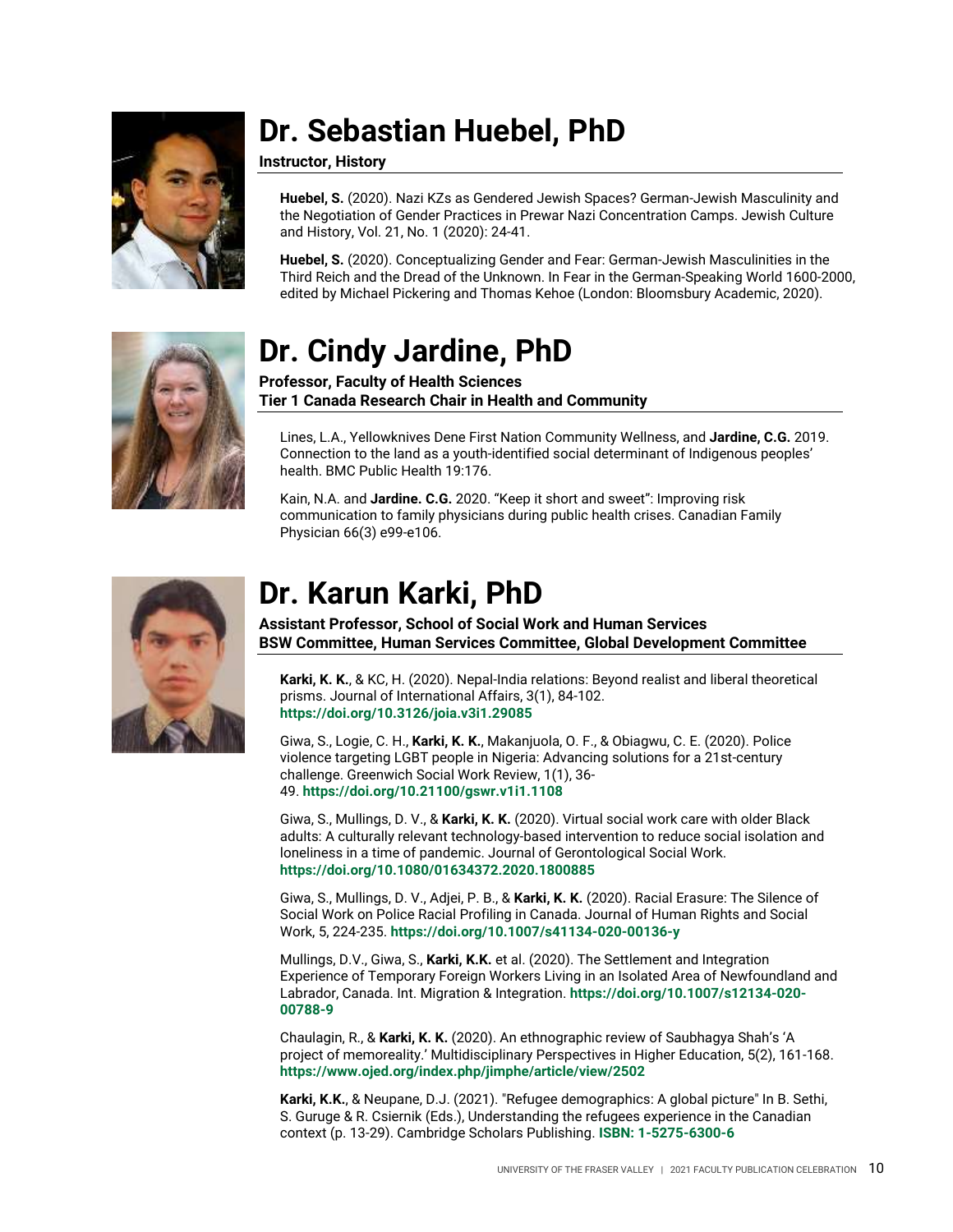

### <span id="page-10-0"></span>**Davida Kidd, BFA, MVA**

**Associate Professor, Print Media & Visual Arts, School of the Creative Arts**

**Kidd, D.** (2020). "Big Dad" and "Red Dwarf" [Multi-Media Visual Art]. China Printmaking Museum, Shenzhen. *Stones from Other Mountains: 2020 International Outstanding Printmaking Artists' Works Collection*. By China Guanlan Original Printmaking Base. pp. 23- 24. ISBN 978-7-5593-6445-6



### <span id="page-10-1"></span>**Dr. Lucy Lee, PhD**

**Dean, Faculty of Science**

Jenik K, Alkie TN, Moore E, Dejong JD, **Lee LEJ**, DeWitte-Orr SJ. Characterization of a bovine intestinal myofibroblast cell line and stimulation using phytoglycogen-based nanoparticles bound to inosine monophosphate. In Vitro Cell Dev Biol Anim. 2021 Jan;57(1):86-94. doi: 10.1007/s11626-020-00536-4. Epub 2021 Jan 20. PMID: 33474688.



#### <span id="page-10-2"></span>**Dr. Iris Lesser, PhD**

**Assistant Professor, School of Kinesiology Faculty Associate, Community Health and Social Innovation Hub (CHASI)**

**Lesser, I.A.** & Nienhuis, C.P. The impact of COVID-19 on physical activity behavior and well-being of Canadians. *International Journal of Environmental Research and Public Health* 17(11):3899 (2020). **[https://doi.org/10.3390/ijerph17113899](https://www.mdpi.com/1660-4601/17/11/3899)**

**Lesser, I.A.**, Prystupa, J., Belanger, L. *et al.* A mixed-methods evaluation of a group based trail walking program to reduce anxiety in cancer survivors. *Appl Cancer Res* 40**,** 10 (2020). **[https://doi.org/10.1186/s41241-020-00094-x](https://appliedcr.biomedcentral.com/articles/10.1186/s41241-020-00094-x)**

**Lesser, I.A.**, Nienhuis, C.P. & Belanger, L. Active by nature: exploring cancer survivors' exercise barriers, facilitators, preferences, and psychosocial benefits of engaging in outdoor physical activity. *Support Care Cancer* (2021). **[https://doi.org/10.1007/s00520-](https://link.springer.com/article/10.1007%2Fs00520-020-05938-4) [020-05938-4](https://link.springer.com/article/10.1007%2Fs00520-020-05938-4)**



#### <span id="page-10-3"></span>**Dr. Fiona MacDonald, PhD**

**Associate Professor, Political Science**

**Macdonald, Fiona** and Alexandra Dobrowolsky (eds). 2020. Turbulent Times, Transformative Possibilities? Gender and Politics Today and Tomorrow. University of Toronto Press. ISBN 978-1-4875-8832-8 (paper) ISBN 978-1-4875-8834-2 (ePub).

**Macdonald, Fiona** and John Grant. "The Alt Right, Toxic Masculinity, and Violence." In Macdonald, Fiona and Alexandra Dobrowolsky (eds). 2020. Turbulent Times, Transformative Possibilities? Gender and Politics Today and Tomorrow. University of Toronto Press. ISBN 978-1-4875-8832-8 (paper) ISBN 978-1-4875-8834-2 (ePub).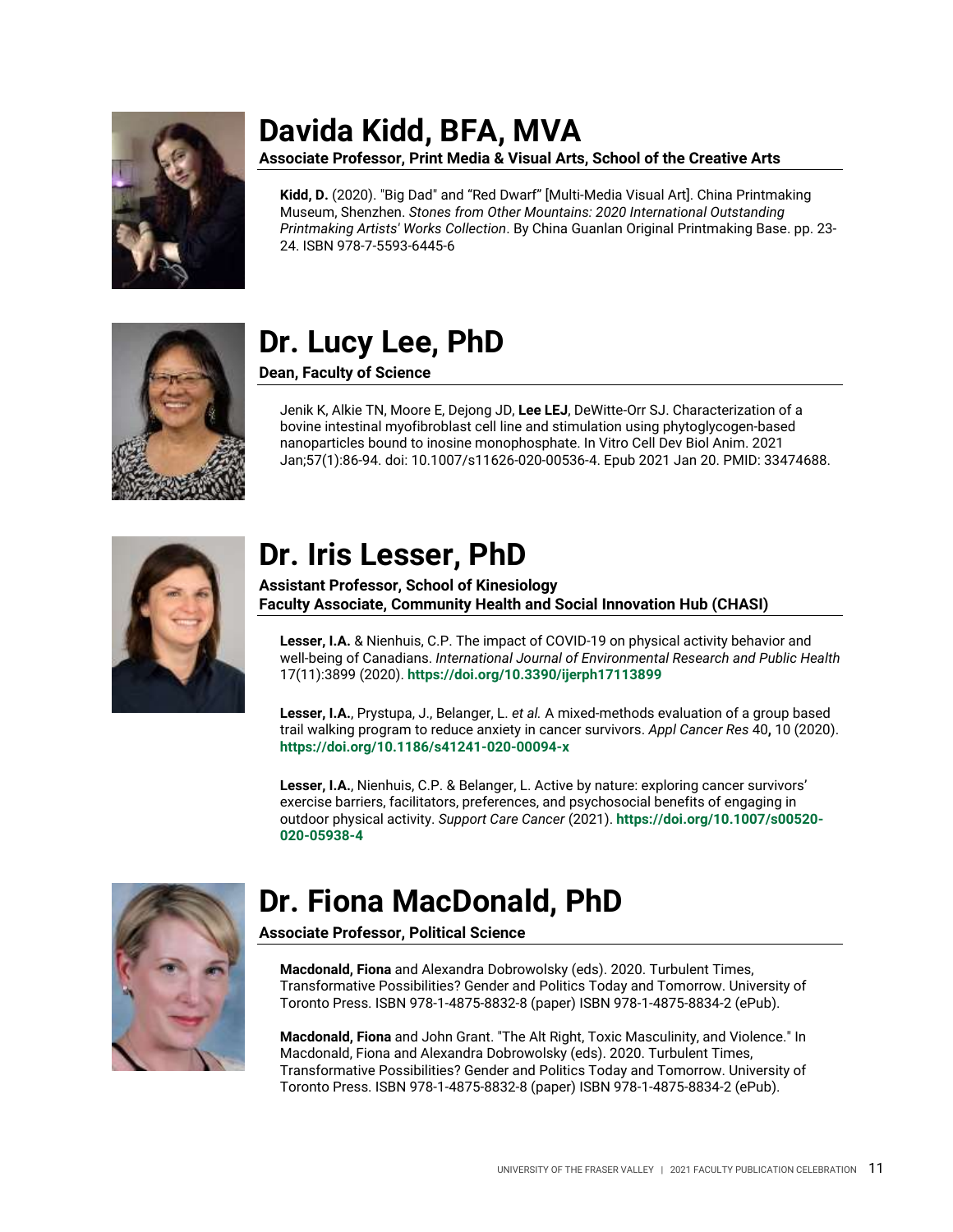

#### <span id="page-11-0"></span>**Dr. Sheryl MacMath, PhD**

#### **Professor, Teacher Education**

**MacMath, S.**, Britton, V., & Sivia, A. (2021). Using design thinking to cultivate the #sociallyjustteacher: What can a teacher education program do? In J. Nickel & M. Jacobsen's (Eds.), Preparing teachers as curriculum designers. Canadian Association for Teacher Education.



*Co-authored with Dr. Vandy Britton, PhD, Department Head, Teacher Education; and Dr. Awneet Sivia, PhD, MEd Chair and Associate Professor, Teacher Education.*



#### <span id="page-11-1"></span>**Dr. Rashad Mammadov, PhD**

**Assistant Professor, Communications**

**Mammadov, R.** (2020). Political activist, citizen's helper, and entertainer: A study of professional role perception of journalists in Azerbaijan. Journalism Practice, 1-26. **<https://doi.org/10.1080/17512786.2020.1758189>**

**Mammadov, R.** (2020). News media commercialization in Chindia: Changing theoretical perceptions. Global Media and Communication, 16(3), 329-350. **<https://doi.org/10.1177/1742766520922267>**

**Mammadov, R.** (2021). Portrait of an Azerbaijani journalist: Unpaid, dissatisfied, but nevertheless passionate and committed. Caucasus Survey, 1-24. **<https://doi.org/10.1080/23761199.2020.1867437>**



#### <span id="page-11-2"></span>**Dr. James Mandigo, PhD**

**Provost and Vice-President, Academic**

Warner, M., Robinson, J., Heal, B., Lloyd, J., **Mandigo, J.**, Lennox, B., & Huyer, L. D. (2020). Increasing physical literacy in youth: A two-week Sport for Development program for children aged 6-10. Prospects, 1-18.

**Mandigo, J.**, Corlett, J., & Sheppard, J. (2021). Encouraging global citizenship amongst kinesiology students in higher education: A Canadian perspective. International Journal of Kinesiology in Higher Education.



#### <span id="page-11-3"></span>**Dr. Stan Manu, PhD**

**Associate Professor, Mathematics and Statistics**

**Manu, S.** (2020). "Using translanguaging to re-examine and deconstruct earlier findings about bilingual mathematics education." In Sacristán, A.I., Cortés-Zavala, J.C. & Ruiz-Arias, P.M. (Eds.). *Mathematics Education Across Cultures: Proceedings of the 42nd Meeting of the North American Chapter of the International Group for the Psychology of Mathematics Education, Mexico*. **<https://doi.org/10.51272/pmena.42.2020>** (p. 2150)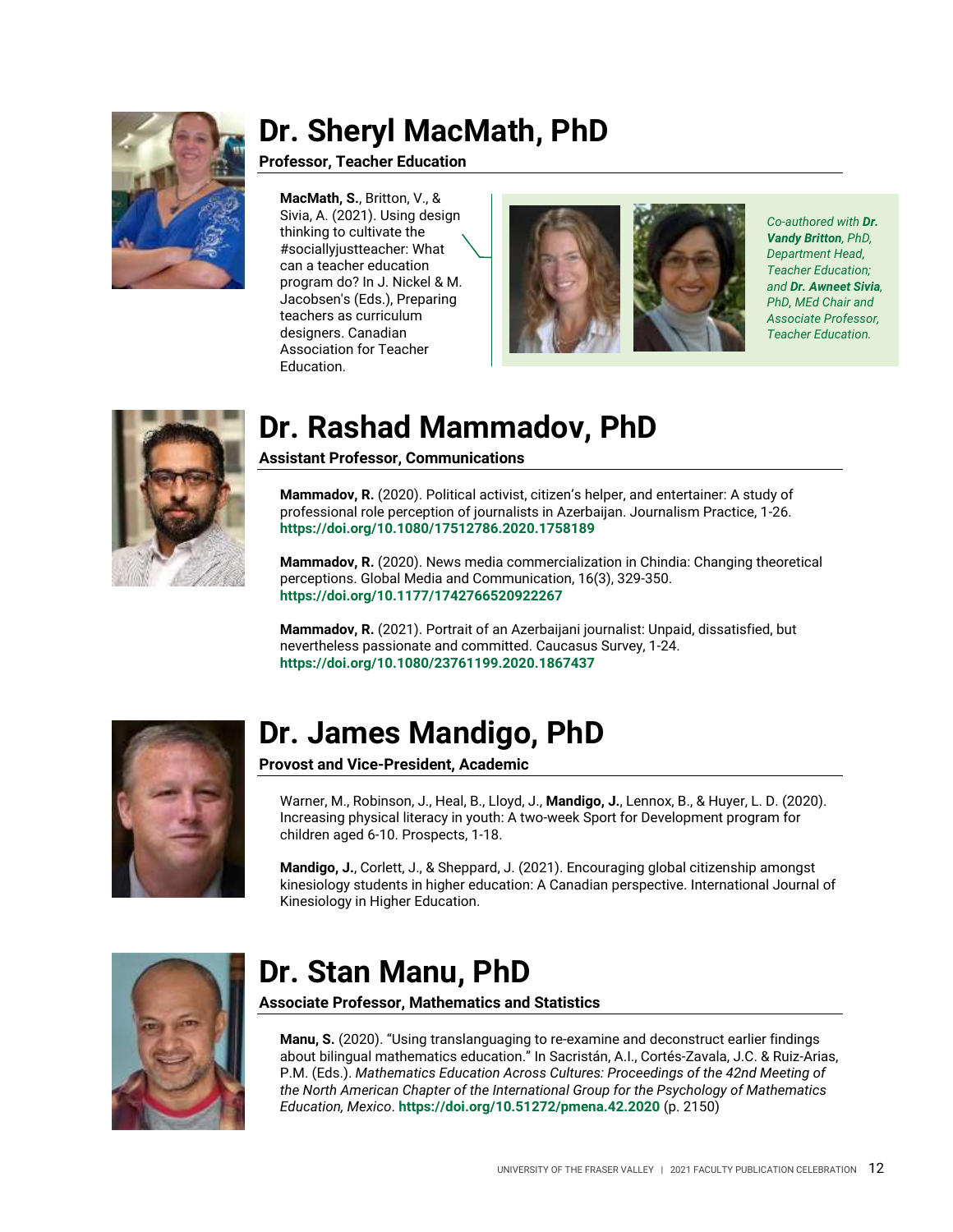

## <span id="page-12-0"></span>**Dr. Heather McAlpine, PhD**

**Associate Professor, English**

**McAlpine, Heather**. Emblematic Strategies in Pre-Raphaelite Literature. Brill, Oct 2019. ISBN (e-book): 978-90-04-40764-0. ISBN (hardcover): 978-90-04-40763-3.

**McAlpine, Heather**. "Christina Rossetti's Emblematic Poetics." In Defining Pre-Raphaelite Poetics, edited by Heather Bozant Witcher and Amy Kahrmann Huseby. Palgrave, 2020.



#### <span id="page-12-1"></span>**Dr. Dale McCartney, PhD**

**Assistant Professor, Arts Studies**

**McCartney, D. M.** (2020). Border Imperialism and Exclusion in Canadian Parliamentary Talk about International Students. Canadian Journal of Higher Education, 50(4), 37–51.



#### <span id="page-12-2"></span>**Dr. Fiona McQuarrie, PhD**

**Professor, School of Business**

**McQuarrie, F.** (2019). English language proficiency standards in the BC Transfer System. Vancouver, BC: BC Council on Admissions & Transfer. **<https://www.bccat.ca/pubs/Reports/EngLangProficiency2019.pdf>**

**McQuarrie, F.** (2020). Transfer policies for students with stale-dated credit. Vancouver, BC: BC Council on Admissions & Transfer. **<https://www.bccat.ca/pubs/Reports/StaleDatedCredit2020.pdf>**

**McQuarrie, F.**, Kondra, A.Z., & Lamertz, K. (2020). Do tenure and promotion policies discourage publications in predatory journals? Journal of Scholarly Publishing, 51(3), 165- 181. DOI 10.3138/jsp.51.3.01

**McQuarrie, F.** (2020). Who decides transfer?: A review of policies and practices at BC Transfer System member institutions. Vancouver, BC: BC Council on Admissions & Transfer. **<https://www.bccat.ca/pubs/WhoDecidesTransfer2020.pdf>**



#### <span id="page-12-3"></span>**Dr. Nicola Mooney, PhD**

**Associate Professor, Social, Cultural, and Media Studies**

**Mooney, Nicola**. 2020. "'In Our Whole Society, There Is No Equality': Sikh Householding and the Intersection of Gender and Caste." Religions 11, no. 2: 95. **<https://doi.org/10.3390/rel11020095>**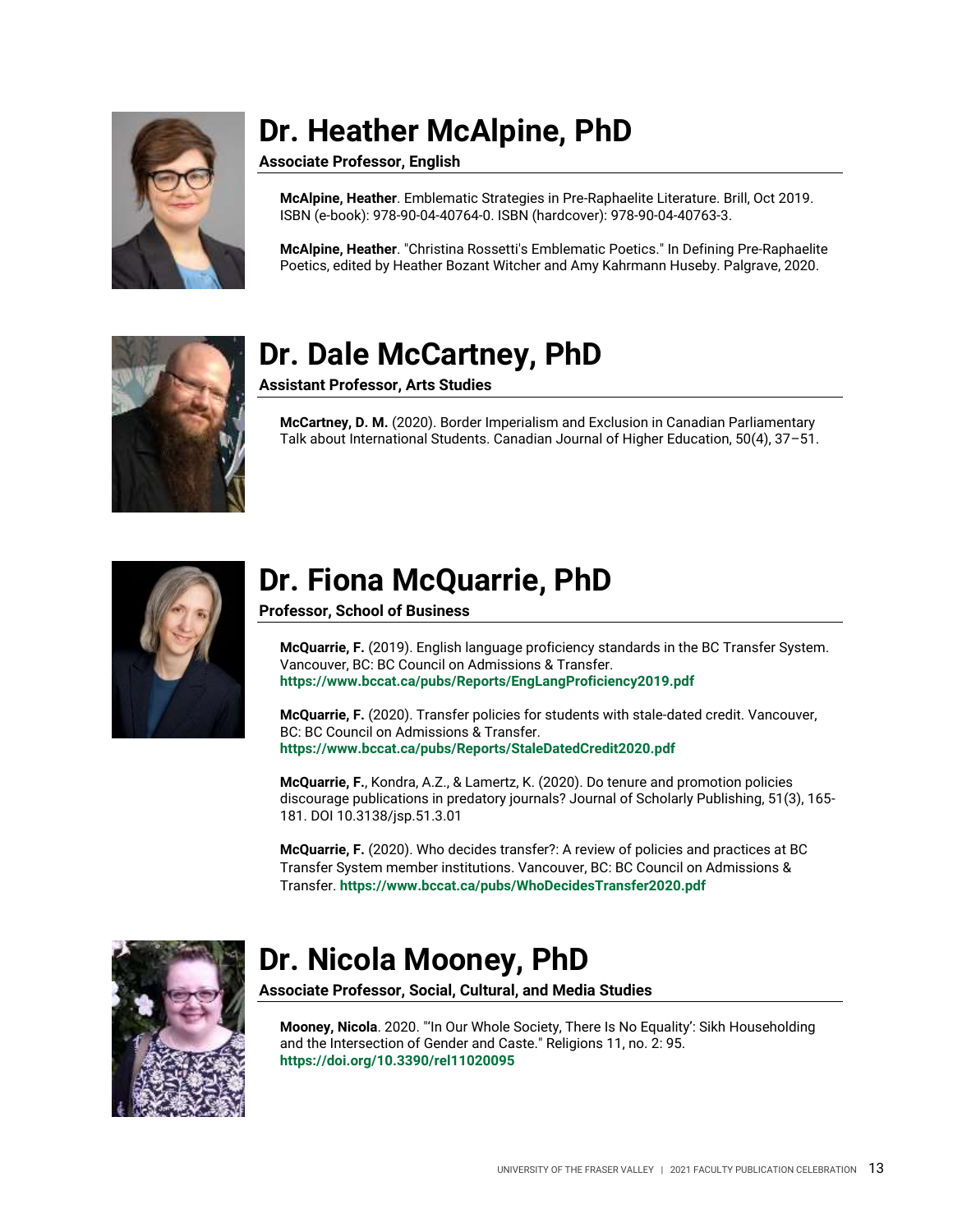

## <span id="page-13-0"></span>**Dr. Christina Neigel, MLIS, Ed.D.**

**Department Head and Associate Professor, Information Studies First VP, Federation of Post-Secondary Educators of BC**

**Neigel, C.** (2020). A gendered legacy: Librarianship and the social value of women's work. In V.A. Douglas & J. Gadsby, (Eds.), Deconstructing Service in Libraries: Intersection of Identities and Expectations (221-236). Sacramento, CA: Litwin.

#### <span id="page-13-1"></span>**Dr. Lenore Newman, PhD**

**Director, Food and Agriculture Institute (FAI) Associate Professor, School of Land Use and Environmental Change**

**Newman, Lenore**. "The Promise and Peril of 'Cultured Meat.'" Green Meat?: Sustaining Eaters Animals and the Planet (2020): 169.



#### <span id="page-13-2"></span>**Dr. Carl Nienhuis, PhD**

**Instructor, School of Kinesiology**

**Nienhuis, C. P.**, & Lesser, I. A. (2020). The Impact of COVID-19 on Women's Physical Activity Behavior and Mental Well-Being. International Journal of Environmental Research and Public Health, 17(23), 9036. **<https://doi.org/10.3390/ijerph17239036>**



## <span id="page-13-3"></span>**Kim Norman, MA**

**Associate Professor, Communications**

Makmillen, S., & **Norman, K.** (2019). The Power of Deficit Discourses in Student Talk about Writing. Discourse and Writing/Rédactologie, 29, 217-237. **<https://doi.org/10.31468/cjsdwr.733>**



#### <span id="page-13-4"></span>**Dr. Prabhjot Parmar, PhD**

**Associate Professor, English**

**Prabhjot Parmar** & Nirmal Puwar. (2019). Striking a Chord: Dementia and Song. Performance Research, 24:1, 25-34, DOI: 10.1080/13528165.2019.1593732

**Prabhjot Parmar.** (2019). Ready and True: India and the Great War [Exhibit]. Funded through the Shastri Indo-Canadian Institute. 26-28 Feb 2019, University of Kerala; 2-14 Mar 2019, Aurodhan Art Gallery; 25-29 Mar 2019, Pondicherry University; 27-29 July 2019, Kanya Maha Vidyalaya, Jalandhar City, Punjab.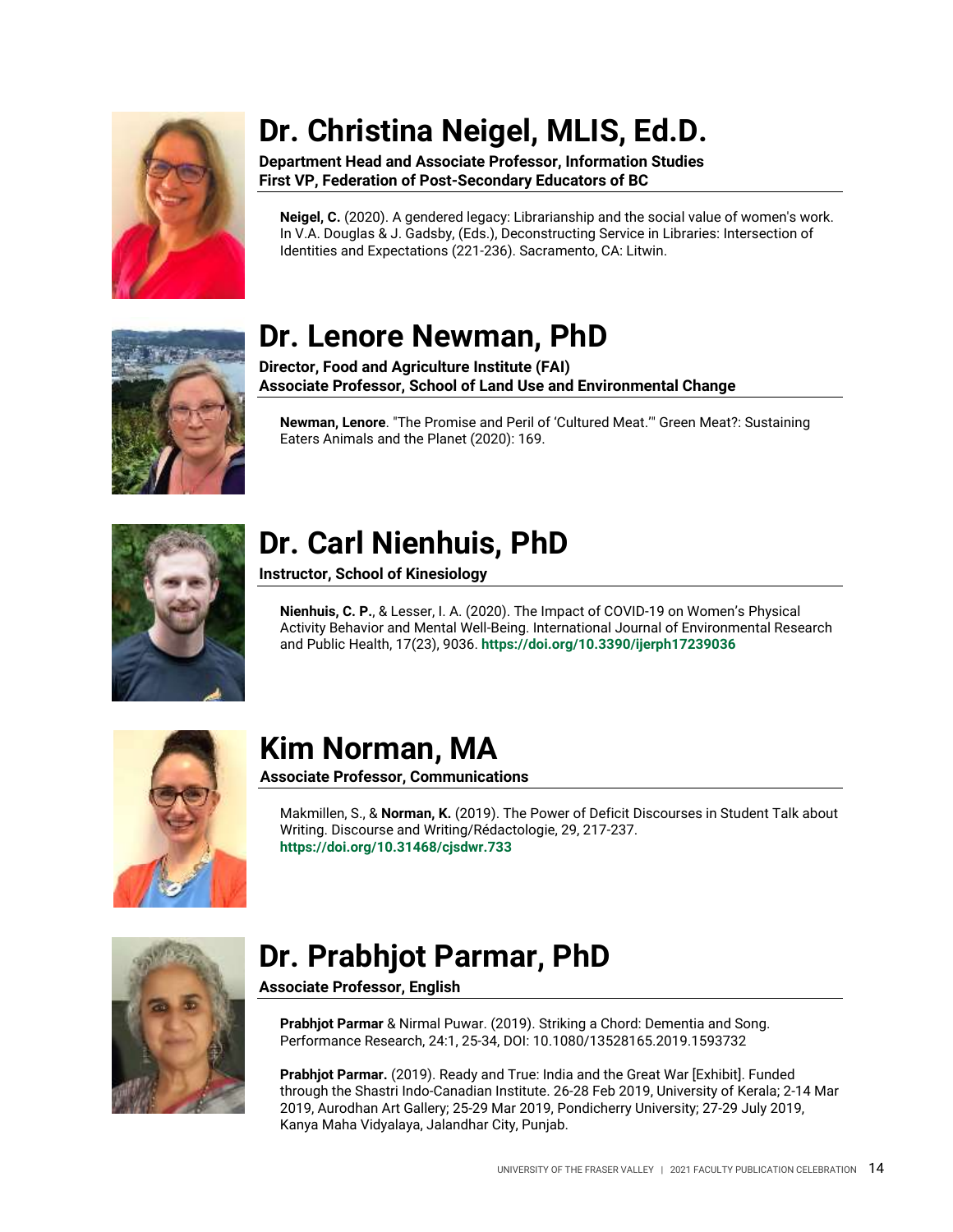

### <span id="page-14-0"></span>**Dr. Gabriela Pechlaner, PhD**

**Associate Professor, Social, Cultural, and Media Studies**

**Pechlaner, G.** 2019. Neoliberalization and Alternative Food Movements: Vermont's 'Right to Know' GMO Campaign. Journal of Rural Studies. Vol 74: 76-85. **<https://doi.org/10.1016/j.jrurstud.2019.11.018>**



#### <span id="page-14-1"></span>**Dr. Peter Raabe, PhD**

**Associate Professor, Philosophy**

**Raabe, Peter**. Dec 2020. "Students Challenge the 'Mental Illness' Paradigm." Journal of Humanities Therapy, Humanities Institute, Kangwon National University, S. Korea. Vol. 11, No. 2, pp. 81-100.

**Raabe, Peter**. "No Mind is an Island: On 'mental illness' and the reciprocity of minds." Presented at the 3rd International Conference on Philosophical Counseling & Practice organized by the National Philosophical Counseling Association, January 15-16, 2021.



## <span id="page-14-2"></span>**Dr. Afia Raja, PhD**

**Assistant Professor, School of Land Use and Environmental Change Member, UFV Senate**

**Raja** & Raja. (2021). Sustainable housing practices: Spatial analysis of housing stress in Corvallis, Oregon. Journal of Urban Planning and Development. Volume 147, Issue 1. **[https://doi.org/10.1061/\(ASCE\)UP.1943-5444.0000629](https://doi.org/10.1061/(ASCE)UP.1943-5444.0000629)**



*Co-authors H. Chase and A. Castonguay have now graduated from the UFV School of Business and are excelling in their careers.*

*This manuscript was supported by an Aid to Small Universities grant, which was used to involve three UFV undergrad students.*

#### <span id="page-14-3"></span>**Dr. Kirsten Robertson, PhD**

**Associate Professor, School of Business**

**Robertson, K. M.**, Chase, H., & Castonguay, A. (2019). Outfitting the office: An experiential health and safety exercise. Management Teaching Review, 4(3), 219-242. doi: 10.1177/2379298118775950.

**Robertson, K. M.**, Lautsch, B. A., & Hannah, D. R. (2019). Role negotiation and systemslevel work-life balance. Personnel Review, 48(2), 570-594. doi:10.1108/PR-11-2016-0308.

**Robertson, K.**, & O'Reilly, J. (2020). "Killing them with kindness"? A study of service employees' responses to uncivil customers. Journal of Organizational Behavior. 41, 797- 813. doi:10.1002/job.2425.

Hannah, D. R., & **Robertson, K.** (2020). Emotional regulation in veterinary work: Do you know your comfort zone? Canadian Veterinary Journal, 61(2), 178-180.

**Robertson, K. M.**, O'Reilly, J., & Hannah, D. R. (2020) Finding meaning in relationships: The impact of network ties and structure on the meaningfulness of work. Academy of Management Review, 45(3), 596-619.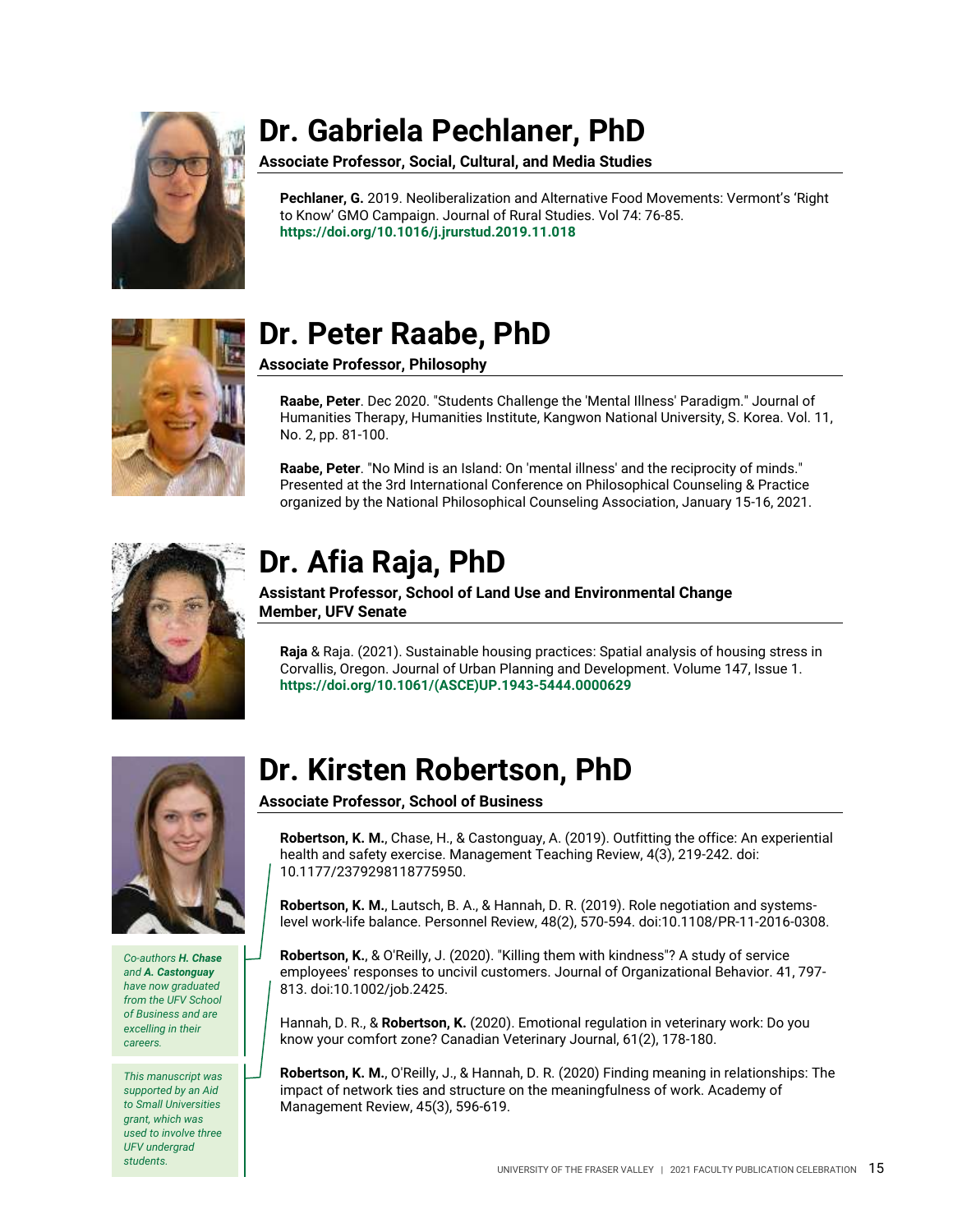

*Co-authored with UFV colleagues Jan Marie Graham and Debra Sheppard-Lemoine, and student researchers A. Cowan, Y. Ibrahim, and G.A. Eissa.*

#### <span id="page-15-0"></span>**Dr. Mary Gene Saudelli, PhD**

**Associate Dean, Faculty of Professional Studies**

Winters, K.L., Wiebe, N., & **Saudelli, M.G.** (2019). Writing on Writing: Collaborative Writing and Photographic Analyses from an Academic Writing Retreat. In N. Simmons (Ed) Critical Collaborative Communities. Rotterdam, EU: Brill/Sense Publishers

**Saudelli, M. G.**, Graham, J. M., & Sheppard-Lemoine, D., Cowan, A., Ibraham, Y., Eissa, G.A., (2019). Learning the ropes: Revealing moments of research mentorship at an international branch campus of a Canadian university. International Journal of Learning in Higher Education, 26(1), 49-67. dol: **<https://doi.org/10.18848/2327-7955/CGP/v26i01/49-67>**

**Saudelli, M.G.** & Niemczyk, E., (2020). Revealing Moments of Mentorship: Social Exchanges Between a Graduate Research Assistant and a Professor, Alberta Journal of Educational Research, 66(4), 454-470. **<https://journalhosting.ucalgary.ca/index.php/ajer/article/view/68650>**



*Co-authored with UFV undergraduate student researchers T. Anjum and S. Lawrence.*

#### <span id="page-15-1"></span>**Dr. Amir Shabani, PhD**

**Assistant Professor, Computer Information Systems Faculty Associate, Community Health and Social Innovation Hub (CHASI) Faculty Associate, Esposito Family Centre for Innovation & Entrepreneurship (EFCIE)**

S. Lawrence, T. Anjum, and **A. Shabani**, "Improved Deep Neural Network with Age Augmentation for Facial Emotion Recognition in Social Companion Robotics," Journal of Computational Vision and Imaging Systems, Vol 6, No. 1, Jan. 2021.



## <span id="page-15-2"></span>**Daniel Smythe, RSE**

**Assistant Professor, Electrical**

**Smythe, D.** (2019). Construction and Industrial Electrician Apprenticeship Level 3: Install Low Voltage Distribution Equipment. Crown Publications, Queen's Printer BC. ISBN: 978-0- 7726-7866-9

**Smythe, D.** (2019). Construction and Industrial Electrician Apprenticeship Level 3: Identify Hazardous Locations. Crown Publications, Queen's Printer BC. ISBN: 978-0-7726-7866-9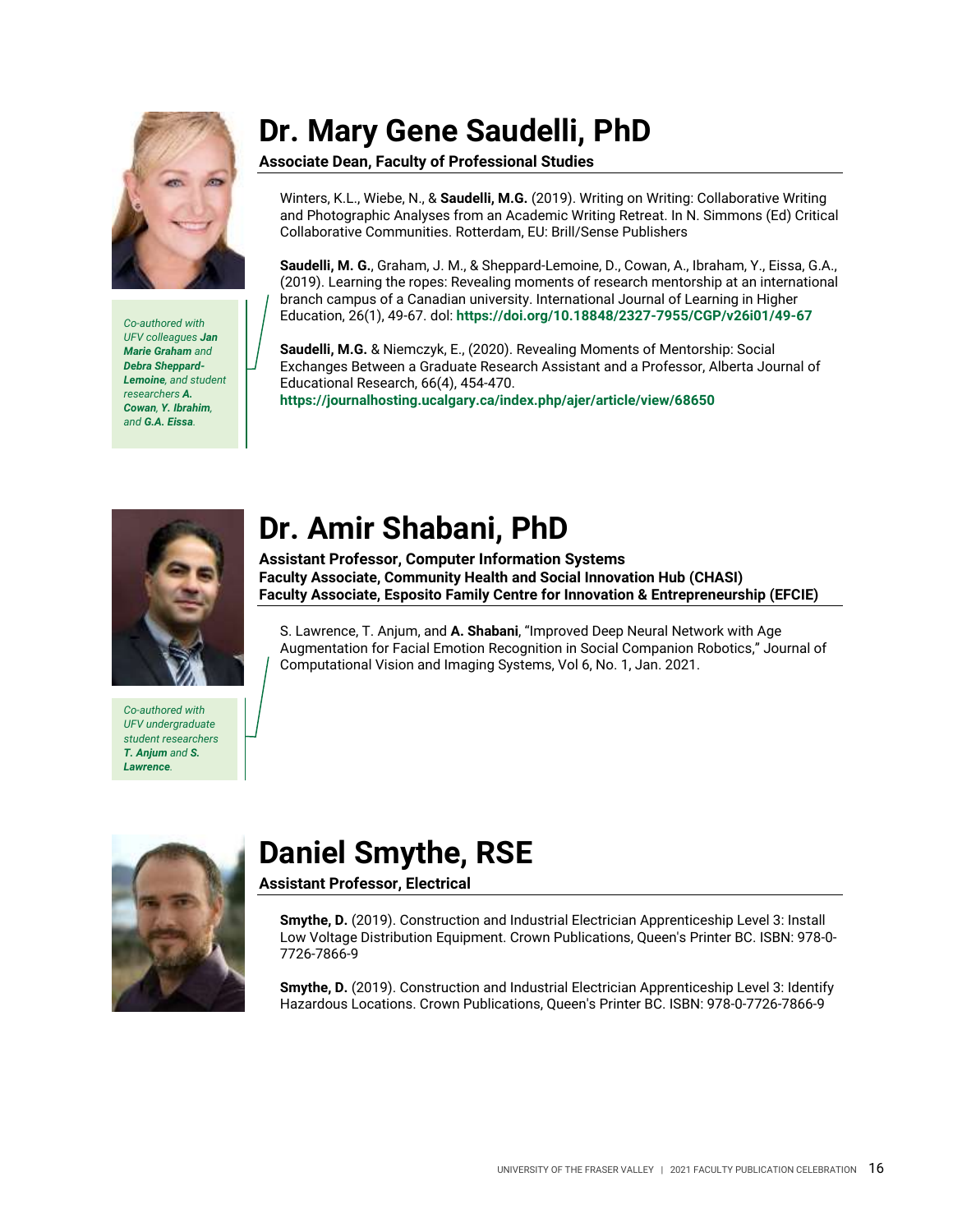

#### <span id="page-16-0"></span>**Lee-Anne Stephen, RN, MN**

#### **Associate Professor, Nursing (BSN) Program**

Kostovich, C., O'Rourke, J., & **Stephen, L.** (2020). Establishing psychological safety in simulation: Faculty perceptions. Nursing Education Today, 91, 104468.

Williams, D., **Stephen, L.**, Causton, P. (2020). Teaching interprofessional competencies using virtual simulation: A descriptive exploratory research study. Nursing Education Today, 93, 104535.

**Stephen L.**, Kostovich, C., O'Rourke, J. (2020, October). Establishing psychological safety in simulation: Pre-licensure nursing students' perceptions. Clinical Simulation in Nursing, 47, 25-31.

*Co-authored with fellow UFV Nursing Associate Professors, Dawna Williams, RN, MN and Pamela Causton, RN, MN.*





#### <span id="page-16-1"></span>**Brianna Strumm, MSW, PhD(c)**

**Assistant Professor, School of Social Work and Human Services BSW Committee Chair**

Kenta A., **Strumm, B.**, Todd, S. & Varghese, R. (2020). What Does Social Justice Look Like When Sitting with Clients? A Qualitative Study of Teaching Clinical Social Work from a Social Justice Perspective. Journal of Social Work Education, 56(3), 442-455.

**Strumm, B.** (2020). Using critical reflection to question self and power in international development. Gender and Development, 28(1), 175-192.



#### <span id="page-16-2"></span>**Dr. Shaun Sun, PhD**

**Associate Professor, Mathematics and Statistics**

**Sun, Z.**, and Lockhart, R. A. (2019). "Bayesian Optimality for Beran's class of tests for uniformity around a circle". Journal of Statistical Planning and Inference, 198, 79-90.

Contreras, A., Lockhart, R. A., Stephens, M. A. and **Sun, Z**. (2019) "The use of Bayesian priors in goodness-of-fit tests". Canadian Journal of Statistics, 47 (3).



#### <span id="page-16-3"></span>**Dr. Erik Talvila, MSc, PhD**

**Associate Professor, Mathematics and Statistics**

Cameron Grant and **Erik Talvila**, Elementary numerical methods for double integrals, Minnesota Journal of Undergraduate Mathematics, 4(2018-2019), 1–19.

**Erik Talvila**, Fourier transform inversion using an elementary differential equation and a contour integral, American Mathematical Monthly, 126(2019), 717–727.

**Erik Talvila**, The continuous primitive integral in the plane, Real Analysis Exchange, 20(2020), 283–326.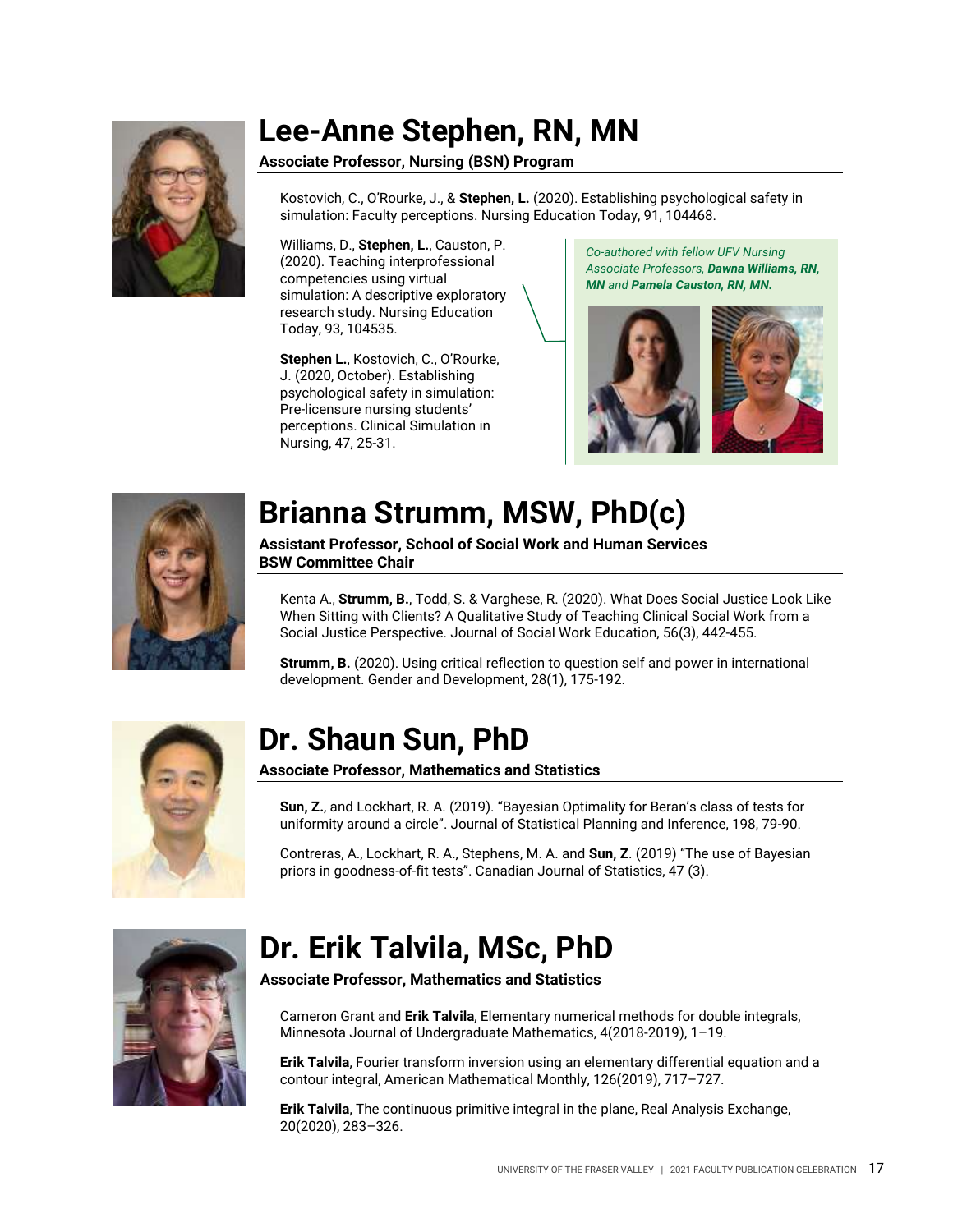

#### <span id="page-17-0"></span>**Dr. Jon Thomas, PhD**

**Director, Esposito Family Centre for Innovation & Entrepreneurship (EFCIE) BC Regional Innovation Chair in Canada-India Partnership Development Associate Professor, School of Business**

**Thomas, V. J.**, Maine, E. (2019). Market entry strategies for electric vehicle startups in the automotive industry – Lessons from Tesla Motors. Journal of Cleaner Production, 235, 653–663. **[https://doi.org/10.1016/j.jclepro.2019.06.284](https://doi-org.proxy.ufv.ca:2443/10.1016/j.jclepro.2019.06.284)**

**Thomas, V. J.**, Maine, E. (2019). Impact of regional systems of innovation on the formation of university spin-offs by biomedical star scientists. International Journal of Entrepreneurship and Small Business, 37(2), 271–287. **<https://doi.org/10.1504/IJESB.2019.100108>**

**Thomas, V. J.**, Bliemel, M., Shippam, C., Maine, E. (2020) Endowing university spin-offs pre-formation: Entrepreneurial capabilities for scientist-entrepreneurs, Technovation, Vol. 96–97, Aug.–Sep. 2020, 102153. **[https://doi.org/10.1016/j.technovation.2020.102153](https://doi-org.proxy.ufv.ca:2443/10.1016/j.technovation.2020.102153)**



## <span id="page-17-1"></span>**Dr. Cynthia Thomson, MSc, PhD**

**Assistant Professor, School of Health Studies**

**Thomson CJ**, Gaetz M, Rastad M. Acute Effects of Exercise on Risk-Taking: Different Responses in Males and Females. Res Q Exerc Sport. 2020 Oct 8:1-10. doi: 10.1080/02701367.2020.1822984. Epub ahead of print. PMID: 33030412.



## <span id="page-17-2"></span>**Dr. Luciana Turchick Hakak, PhD**

#### **Assistant Professor, School of Business**

Guerrero, L., & **Hakak, L. T.** (2019). Congruence of economic mobility beliefs and immigrants' self-esteem. Journal of Global Mobility: The Home of Expatriate Management Research, 7(2), 181-193.

Phung, K., Buchanan, S., Toubiana, M., Ruebottom, T., & **Turchick‐Hakak, L.** (2020). When stigma doesn't transfer: Stigma deflection and occupational stratification in the sharing economy. Journal of Management Studies.

Guo, G. C., **Hakak, L. T.**, & Al Ariss, A. (2021). Institutional logics and foreign national origin based inequality: The case of international migrant employees. Human Resource Management Review, 31(1), 100706.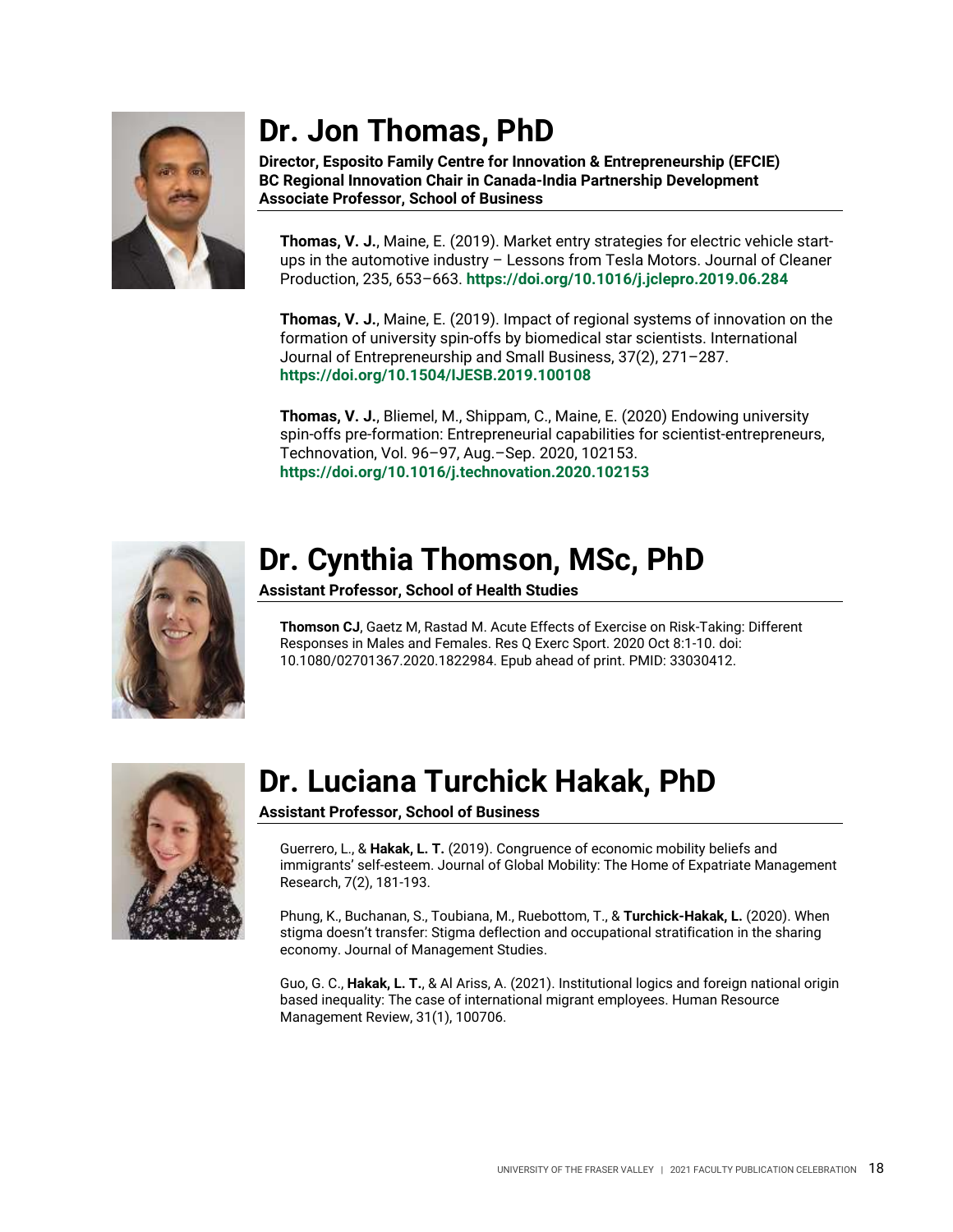

#### <span id="page-18-0"></span>**Dr. Hilary Turner, PhD**

**Associate Professor, English**

**Turner, Hilary.** Figurative Language: a historical guide. Simon Fraser University Publications, 2020. ISBN 978-1-77287-069-5



### <span id="page-18-1"></span>**Adam Vincent, PhD ABD**

**Instructor, Communications**

**Vincent, A.** (2020). I was there, they were there: A poetic rumination of familial history, place and the concept of self. In Lyle, E. (Ed.), Identity Landscapes. Leiden, The Netherlands: Brill | Sense. doi: **[https://doi.org/10.1163/9789004425194\\_013](https://doi.org/10.1163/9789004425194_013)**

**Vincent, A.** (2020). The poetry of fieldnotes in Burkholder, C., & Thompson, J. (Eds.). Using fieldnotes in educational research: approaches, practices, and ethical considerations. London: Routledge. doi: 10.4324/9780429275821-12

**Vincent, A.** (2020). Poem as literature review: Poetic rumination on the history of Poetic Inquiry. Transformative Dialogues, 13 (2).



#### <span id="page-18-2"></span>**Dr. Stanislav Vysotsky, PhD**

**Associate Professor, Criminology & Criminal Justice**

**Vysotsky, S.** (2020). American Antifa: The Tactics, Culture, and Practice of Militant Antifascism. New York: Routledge.



#### <span id="page-18-3"></span>**Dr. Melissa Walter, PhD**

**Associate Professor, English**

**Walter, Melissa.** The Italian Novella and Shakespeare's Comic Heroines. Toronto: University of Toronto Press, 2019.